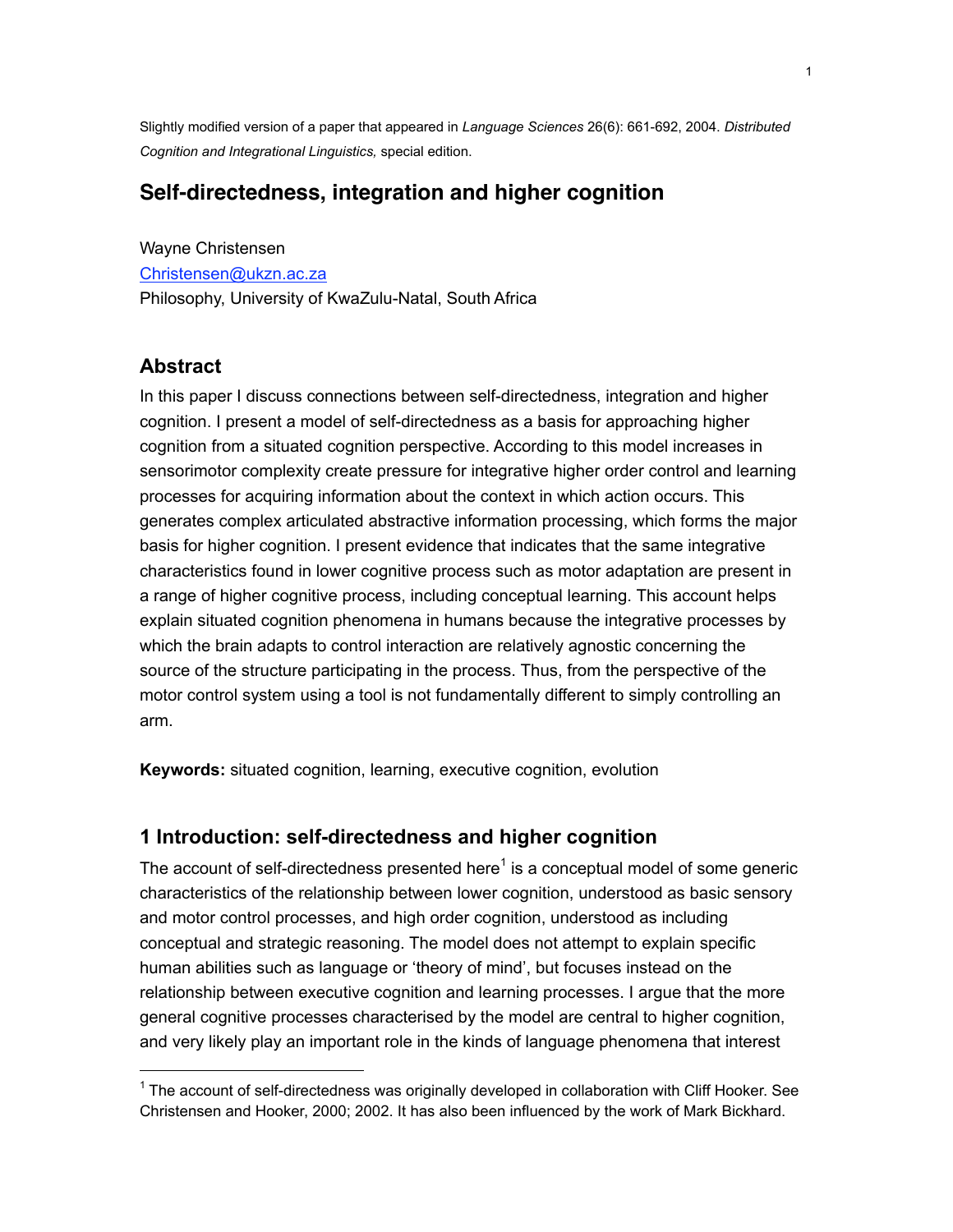integrationist linguistics. The model has been developed from what can be broadly characterised as a situated cognition perspective, however it follows a general constructivist schema with influences that date as far back as pragmatism (James, 1997) and William Whewell (Butts, 1989), and it also draws heavily on contemporary cognitive neuroscience.

Situated cognition research has emphasised the importance of distributed, locally coordinated action systems and the interactive structuring of behaviour.<sup>2</sup> As such, it has represented a major break with the traditional, almost universal assumption within cognitive science that action is distinctively (and largely exclusively) explained by internal cognitive systems that can be functionally characterised abstractly in terms of representational computation. However there have long been doubts that the complete rejection of internal representational control advocated by some proponents of the 'New Al'<sup>3</sup> would be adequate for higher cognition.<sup>4</sup> Situated cognition has demonstrated that there is deep continuity in the organising principles for adaptive behaviour across a range running from simple insects to complex 'real world' problem solving in humans. But a balanced, systematic approach to cognitive science must explain both similarities and differences, and situated cognition principles currently offer little insight into the basis of major cognitive differences.

Given that most would agree that the situated cognition paradigm is incomplete, we can distinguish between two main kinds of strategies for approaching higher cognition in the light of situated cognition. One is a conservative strategy, emending the traditional representational approach to cognition to accommodate some of the known features of situated cognition phenomena, but focusing on classical ideas about symbolic cognition to explain higher cognitive abilities, such as a possible need for stable symbols to permit information processing that 'goes beyond the present'.<sup>5</sup> The other strategy involves extending situated cognition principles to develop a more radical re-theorisation of higher cognition. This can include representation, but remaining continuous with situated cognition requires a systems orientation that is likely to treat representation as one embedded feature of a broad array of processes. This is the approach I am taking, and it arguably offers the best way of capturing the complex mixture of similarities and differences across diverse forms of cognition.

 $\overline{2}$  $2$  See e.g. Brooks, 1991; Clark, 1997; Pfeifer and Scheier, 1999. Braitenberg (1984) is a seminal influence on autonomous agent robotics.

 $^3$  Especially Beer, 1995; 2000; Brooks, 1991; Hendriks-Jansen, 1996; van Gelder, 1995; 1998

<sup>4</sup> E.g. Kirsh, 1991; Clark, 1997.

<sup>&</sup>lt;sup>5</sup> See e.g. Prinz and Barsalou, 2000; Markman and Dietrich, 2000; Sterelny, 2003.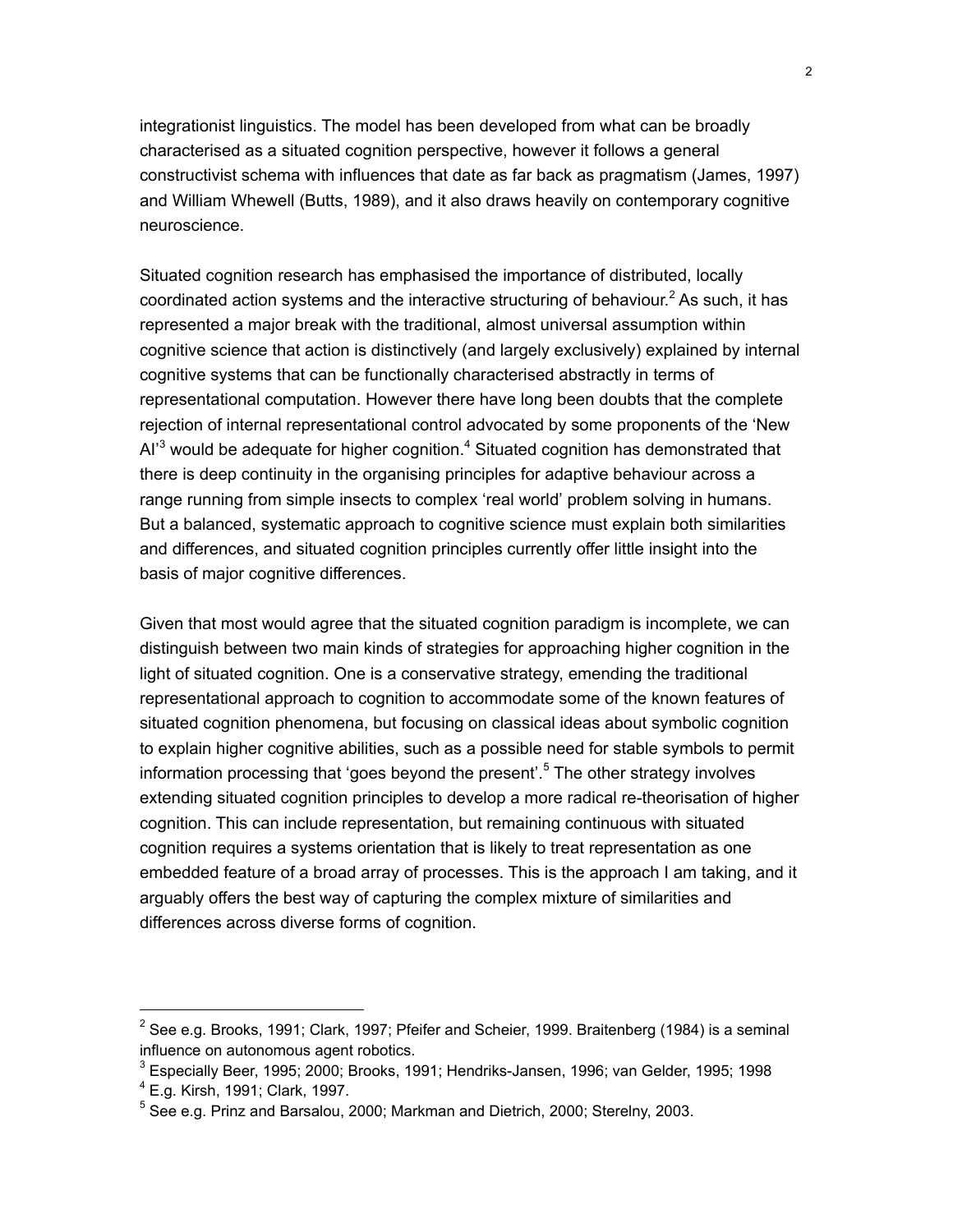Symbolic processes are clearly an important feature of higher cognition; however focusing *primarily* on symbolic issues carries with it certain kinds of problems. Basing explanations for higher cognition largely or exclusively on representational models leaves the *similarities* with lower cognition unaddressed, and so the major explanatory challenge posed by situated cognition is largely sidestepped. Higher cognition, no less than lower cognition, involves complex, multidimensional dynamical processes. This is well demonstrated in contemporary real-time strategic management problems such as piloting an aircraft (Hutchins, 1995), and it is also arguably likely to be prominent in the problems characteristic of the evolution of cognition, including foraging, hunting, fighting and social cognition, where multiple factors have to be integrated into real time decision making. Higher cognition did not evolve in libraries, even if the Western intellectual tradition to a significant degree did.

Moreover it is hard to understand how classical symbolic cognition can effectively mesh with distributed dynamical processes. It has inherent, systematic difficulties coping with complex, multidimensional, real-time phenomena. All inputs have to be coded symbolically before they can enter the cognitive stream, and cognitive operations on representations of dynamic multidimensional information face the problem of combinatorial explosion. Contemporary advocates of a 'representational' approach to higher cognition (in my terms, the conservative strategy) often disavow old-style computationalist cognitivism, but this then fails to address the question of how representation participates in cognitive processes, at best offers an incomplete approach to meaning, and is possibly misconceived. The problem is that algorithms are required to guarantee that the representational output of a cognitive process is determined by the representational input, so retaining a classical or quasi-classical conception of representation whilst abandoning algorithms creates major puzzles about meaning and cognitive process. Dietrich and Markman (2000, p.8) claim that representation and algorithms go hand in hand, and the connection is indeed hard to break.

Arguably the only way forward here is to directly tackle the problem of cognitive process. Focusing on representation in the absence of process is not a viable research strategy even on its own terms because there is no way to adequately specify meaning without taking into account the process context in which the representations occur. *Constructivism* provides a natural way to approach this issue from a non-formalist perspective, by systematically investigating how higher cognitive processes emerge from and are embedded in lower cognitive processes. Older paradigms such as pragmatism and Piagetianism can provide helpful guidelines for such a project, and there are also potentially fruitful connections to pragmatics-oriented approaches to language.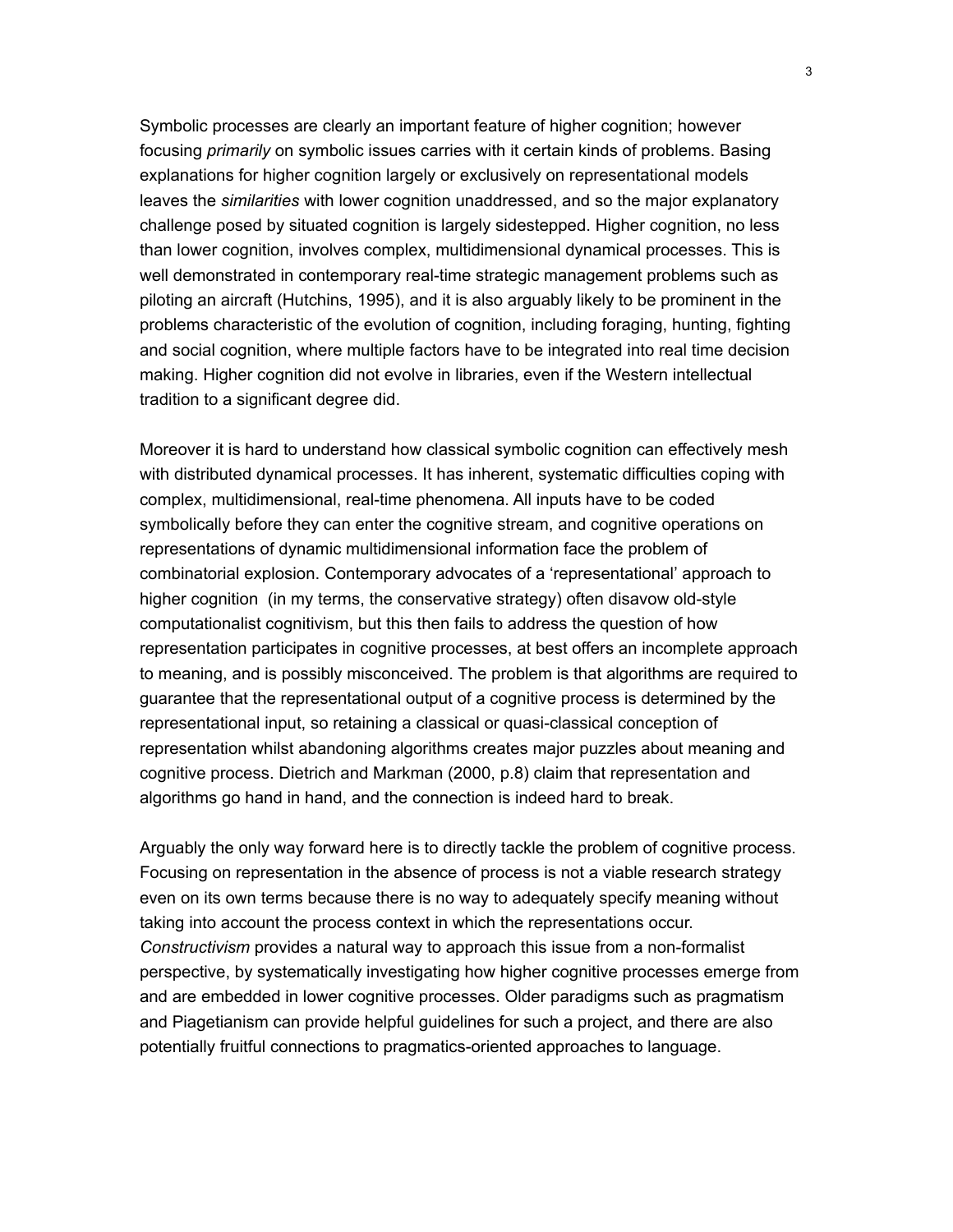Recent cognitive neuroscience research has the potential to have a major impact on these issues. It is developing sophisticated integrative 'systems' and cross-disciplinary methodologies<sup>6</sup> and is producing models of high level cognitive phenomena such as conceptual organisation and strategic cognition. Yet outside of a few high profile examples, such as Damasio's (1994) somatic marker hypothesis and the 'mirror neuron' findings (Rizzolatti and Arbib, 1998), awareness of this research in the wider cognitive science and philosophy community is still comparatively limited. For those interested in situated cognition cognitive neuroscience constitutes fertile ground. Although of necessity it is primarily laboratory-based, the systems oriented picture of cognition it is developing meshes reasonably well at a general level with the distributed approach of situated cognition.

There is thus a promising connection between situated cognition, cognitive neuroscience and evolutionary neurobiology. Animals capable of higher cognition such as apes and humans have evolved, through several intermediary stages, from invertebrates with the kind of simple highly distributed sensorimotor systems that behaviour-based robotics has imitated with some success. So a natural way to extend situated cognition is to take into account the elaborations and extensions of the basic ancestral form of sensorimotor organisation. The self-directedness model I am presenting here attempts to capture broad features of this elaboration, and can be divided into three main components:

(i) **Basic characteristics of self-directedness.** At the most fundamental level the problem for all adaptive action is to bring needs and opportunities into alignment. Reactive architectures solve this problem by responding to contingencies with 'built in' actions, where the efficacy of these actions is based on higher level evolutionary processes or, in the case of a robot, a design process. *Self-directedness* arises through the addition of integrative processes that provide 'onboard' means to improve the coordination between actions, opportunities and requirements, allowing the agent to act in a more flexible, 'proactive' way. The general pressure driving the evolution of cognition is the need for integrative context sensitivity when modularised reactive rules cease to be effective. There are three fundamental functional capacities involved in selfdirectedness: *anticipation*, *evaluation* and *action modulation*, which together provide a basis for flexible goal-directed behaviour. The self-directedness model takes an *incremental extension* approach to understanding the basis for these capacities, in contrast with a *hybrid* approach that postulates two distinct kinds of functional system: one distributed, one based on some form of symbolic representation. Specifically, the self-directedness model proposes that increasing flexibility occurs through incremental increases in integration across

 <sup>6</sup>  $6$  See e.g. Arbib et al., 1998.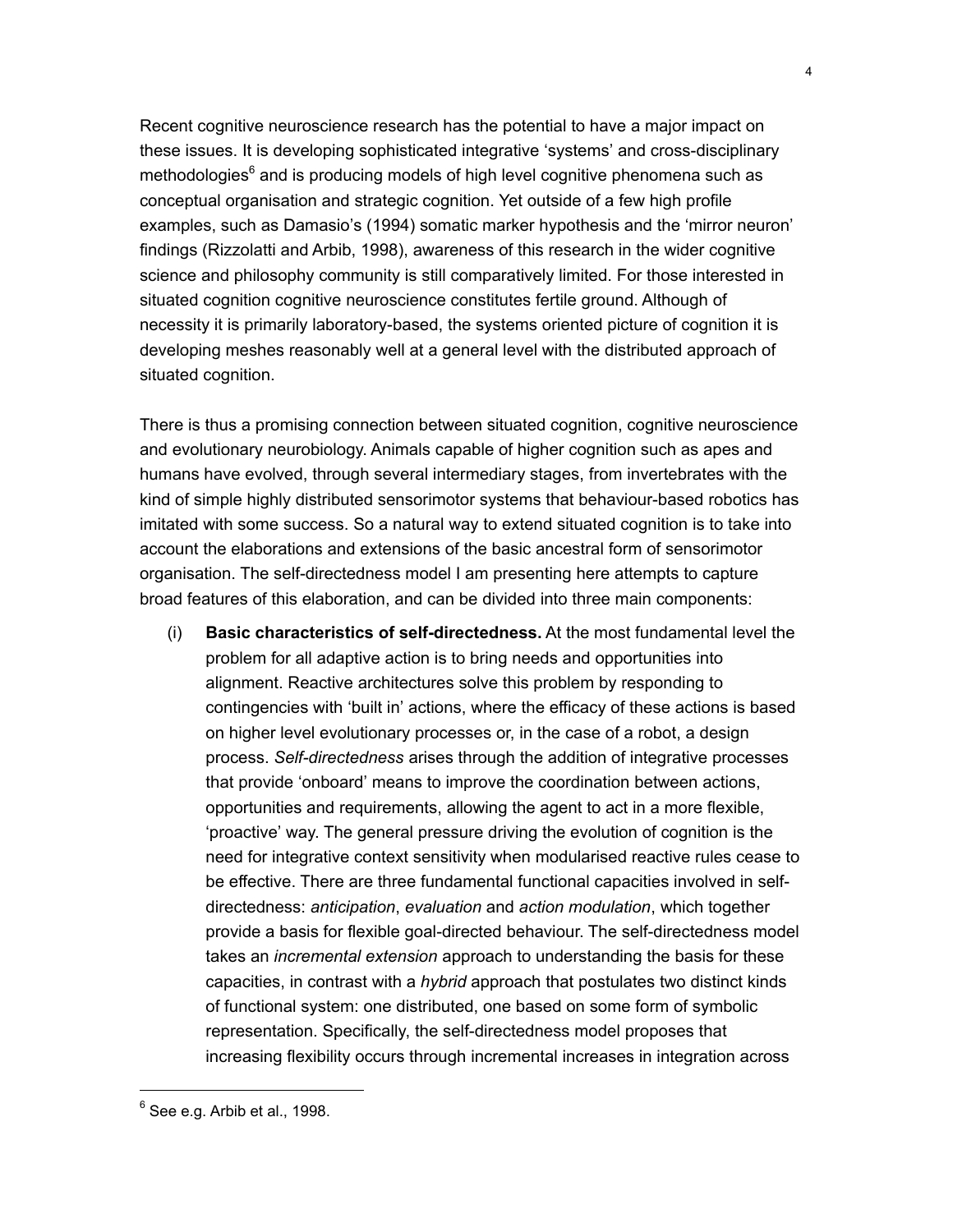subsystems, permitting a given action to be influenced by an increasingly broad range of environmental and internal factors. Simple neuronal mechanisms for habituation, for example, can be elaborated into memory systems that facilitate more complex forms of anticipation. Likewise, integration between anticipative, perceptual and action systems can serve to inhibit responses incompatible with current goals.

- (ii) **Complexity management.** Increasing sensorimotor complexity is required for finely targeted, complex action. But sensorimotor complexity in turn brings with it a cluster of management problems that create further pressure for integration. The problem of *dynamic coherence* concerns the fact that complex action depends on the coordination of activity of multiple systems within the organism and being sensitive to multiple factors in an environmental context. Other problems stem from this: the sensorimotor system must be *self-calibrating* to cope with stochastic variation and adapt to changing functional circumstances. The large number of *degrees of freedom* of a complex sensorimotor system imposes a requirement for a progressive development incorporating extensive experience-dependent plasticity. Since many systems contribute to any given activity, development and learning require active *credit assignment* for localising success and error to specific components of the system together with appropriate modification. Collectively these problems impose a requirement for integrative, high order regulation, which is the platform on which cognition is based.
- (iii) **Context learning.** Integrative regulation gives rise directly to higher order information processing. One of the central pressures driving higher order information processing is *context learning:* learning about the circumstances in which action is performed. Context learning plays a role in solving complexity management problems, and involves integrating information from multiple heterogeneous lower order information processing mechanisms and constructing organised, generalised, flexibly retrievable knowledge. From an information processing perspective no special new representational system is required for this. Rather, increased integration *itself* is substantially responsible for generating higher order information by performing a range of information processing functions, including ambiguity reduction, success and error localization, abstraction, the formation of predictive models and conceptualization. The processes involved in this are arguably central to higher cognition.

It is hardly surprising that the complex information processing involved in cognition *involves* a great deal of integration. However it is less obvious that integration itself is a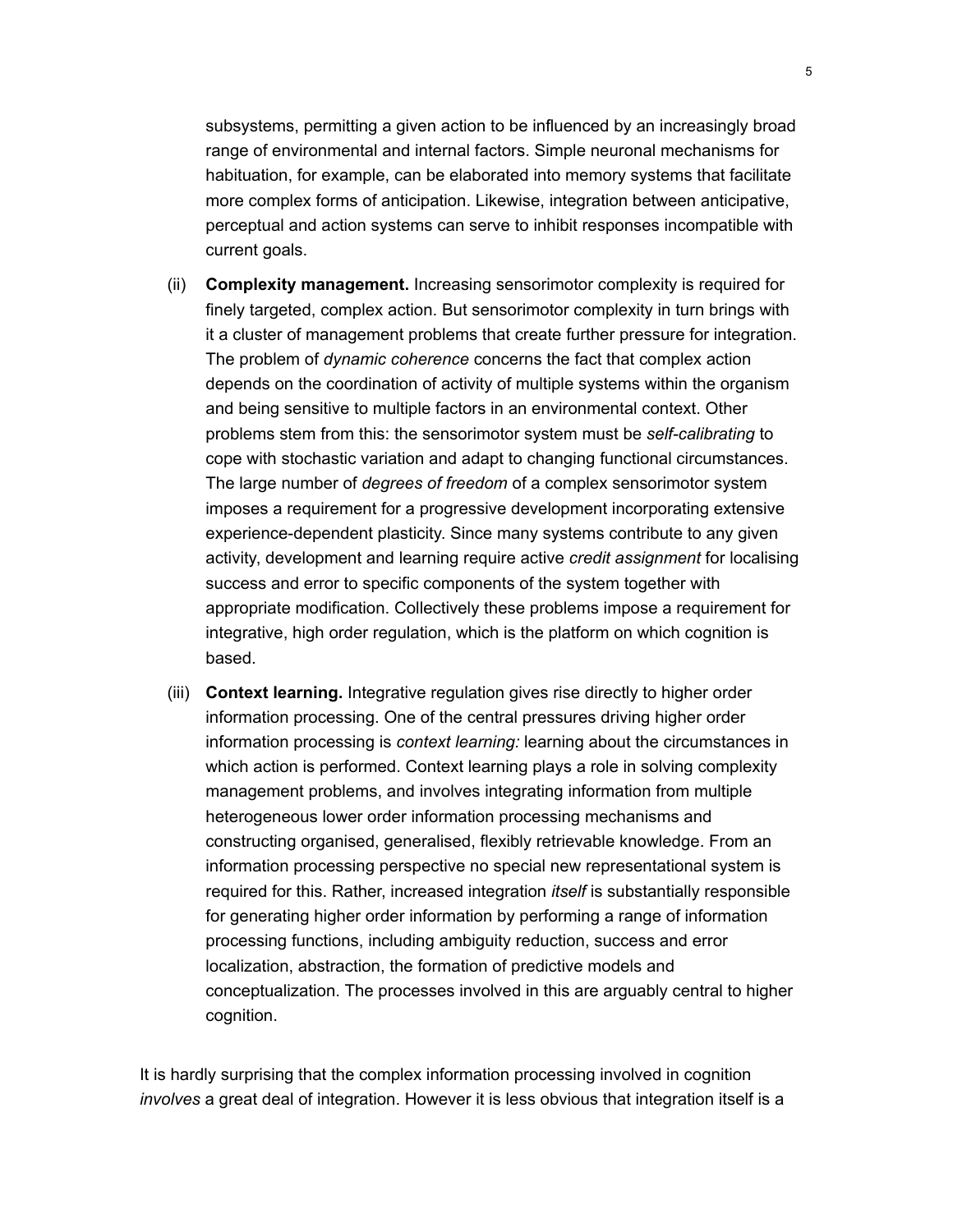fundamental information processing mechanism. To appreciate some of the basic reasons why integration plays a central role in cognition to consider a key difference between biological systems and formal symbolic systems. The theory of formal symbolic systems was developed as an extension of the axiomatic-deductive method, and involved the regimentation of deductive steps in terms of logical rules taking into account only the syntactic form of statements (Sieg, 1999). The goal was to develop a formal representation of mathematical proofs, and these kinds of systems achieve logical precision by building precision in at the bottom level. Reflecting this, the hardware tolerances required for physically implementing an elaborate formal computational system are extremely strict, and modern computers are a triumph of precision engineering. Biological systems, however, are built out of an extraordinarily heterogeneous array of sloppy, unreliable components that largely originated for other purposes. They achieve reliability through redundancy and mutual coordination, using something like a 'velcro' principle to achieve a systemic strength out of many individually unreliable connections. This has some very interesting similarities to William Whewell's 'consilience' model of scientific knowledge, in which the robustness of a theory or hypothesis is based on the way it unites many individually uncertain inductions (Butts, 1989). On the position I am developing here this parallel is no accident: higher cognition faces some of the same thematic problems as biological organisation more generally, and has its roots in bio-regulation.

One of the most basic forms of information processing functions performed by integration is ambiguity reduction (see figure 1).



Figure 1: **C**: context, **R**: receiver, **S**: signal

When the 'meaning' of a signal is ambiguous for a receiver it can use information about context to disambiguate the signal, and the more sources of information about context that the receiver has the greater its potential ability to reduce ambiguity. This principle is extremely simple yet powerful, and appears to be exploited in cognition at a massive level. Interactions between adjacent cells in the primary visual cortex help resolve the orientation of a line stimulus. Integration in a higher visual area such as MT can resolve information about the speed and direction of a stimulus. Integration across sensory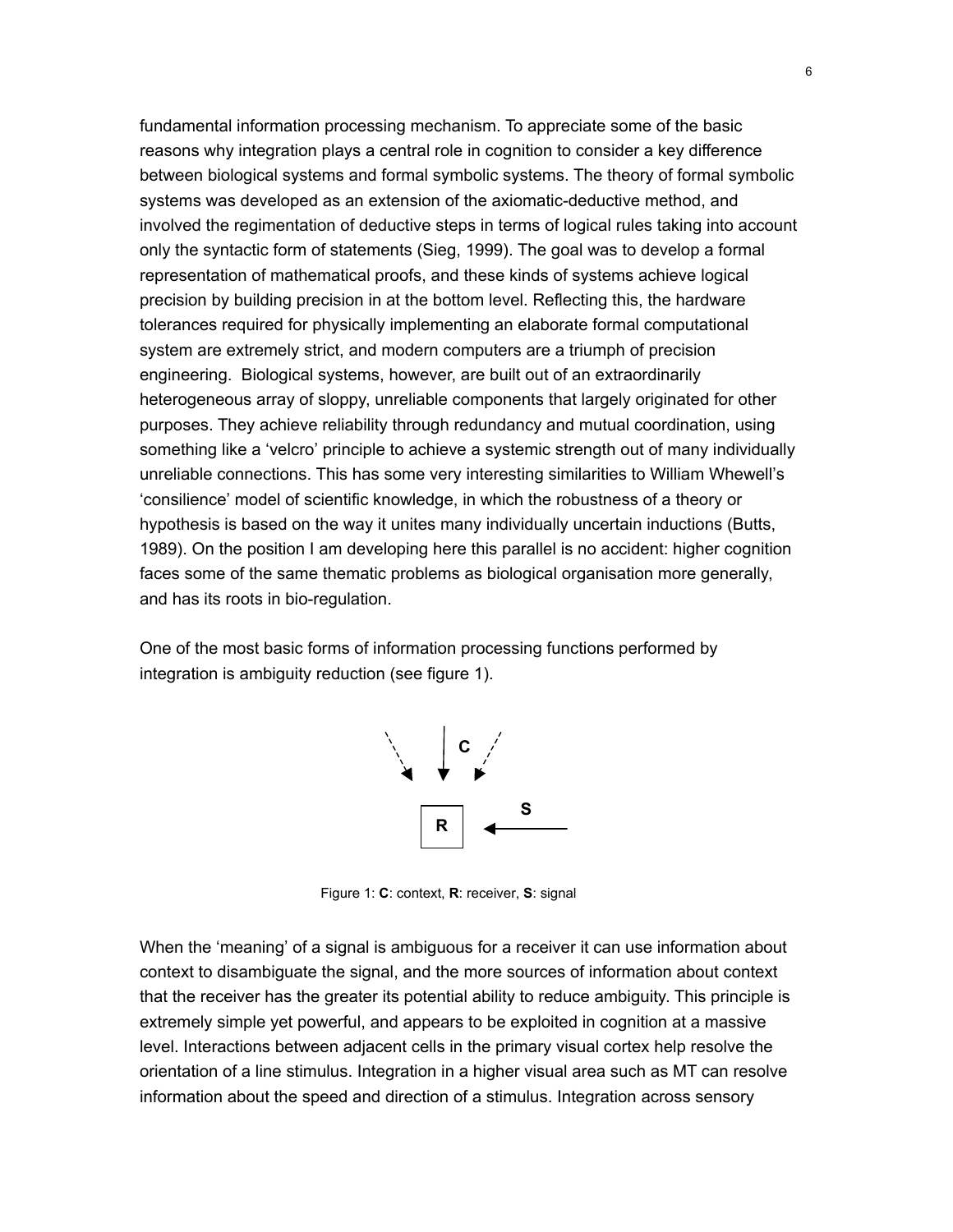modalities such as vision and hearing can also be involved in determining both the location and identity of a stimulus, which is the basis of the ventriloquist illusion (de Gelder and Bertelson, 2003). In addition to early perception, integration also plays a role in 'top down' cognitive processing involving higher knowledge. For example knowledge about conversational context can influence phoneme perception (Bowers and Davis, 2004; Remez, 2000), and contextual knowledge also plays an important role in memory recall (Neisser, 1997). Integration in the brain reaches its greatest extent in the prefrontal cortex, which is involved in 'executive' control processes, playing a general role in assembling task-specific information and regulating overall brain activity in accordance with current goals and context (Miller, 2000).

The standard interpretation of signal-receiver relationships deriving from information theory is that the receiver is using the signal as a basis for representing the state of the sender. However a much broader range of functional relationships are possible and appear to occur in cognition. A more fundamental biological functional relation is where the receiver is ambiguous about what to do next and uses the signal as a constraint to modify its activity. In this paper I will avoid so far as is possible issues of fundamental semantics, but a more general point can be made. The very simplicity of integration – essentially, the use of multiple constraints to shape action – allows it to play a role in a broad range of functional relations, and permits considerable agnosticism concerning the source of the constraints. This allows cognition to be progressively built up during evolution out of many neural systems initially specialised for disparate functions, and for the ready incorporation of experience-derived information during development and learning.

In what follows I present evidence in support of the self-directedness model, focusing on complexity management and context learning to argue that low order integrative information processing provides a constructive platform for higher cognition. I do not examine the general features of self-directedness any further here; for a broader discussion see Christensen and Hooker (2002).

#### **2 Complexity management**

Intelligent, context-sensitive behaviour has obvious adaptive advantages: improved targeting of action gains higher returns and reduces the costs accrued by misses, whilst the ability to perform more complex action opens up new kinds of opportunities. But complex, context-sensitive action requires a complex sensorimotor system, and complexity considerations alone impose substantial constraints on the organisation of cognition. One of the most fundamental constraints is that high functional complexity requires both diversity and coherency: the system should be able to generate functional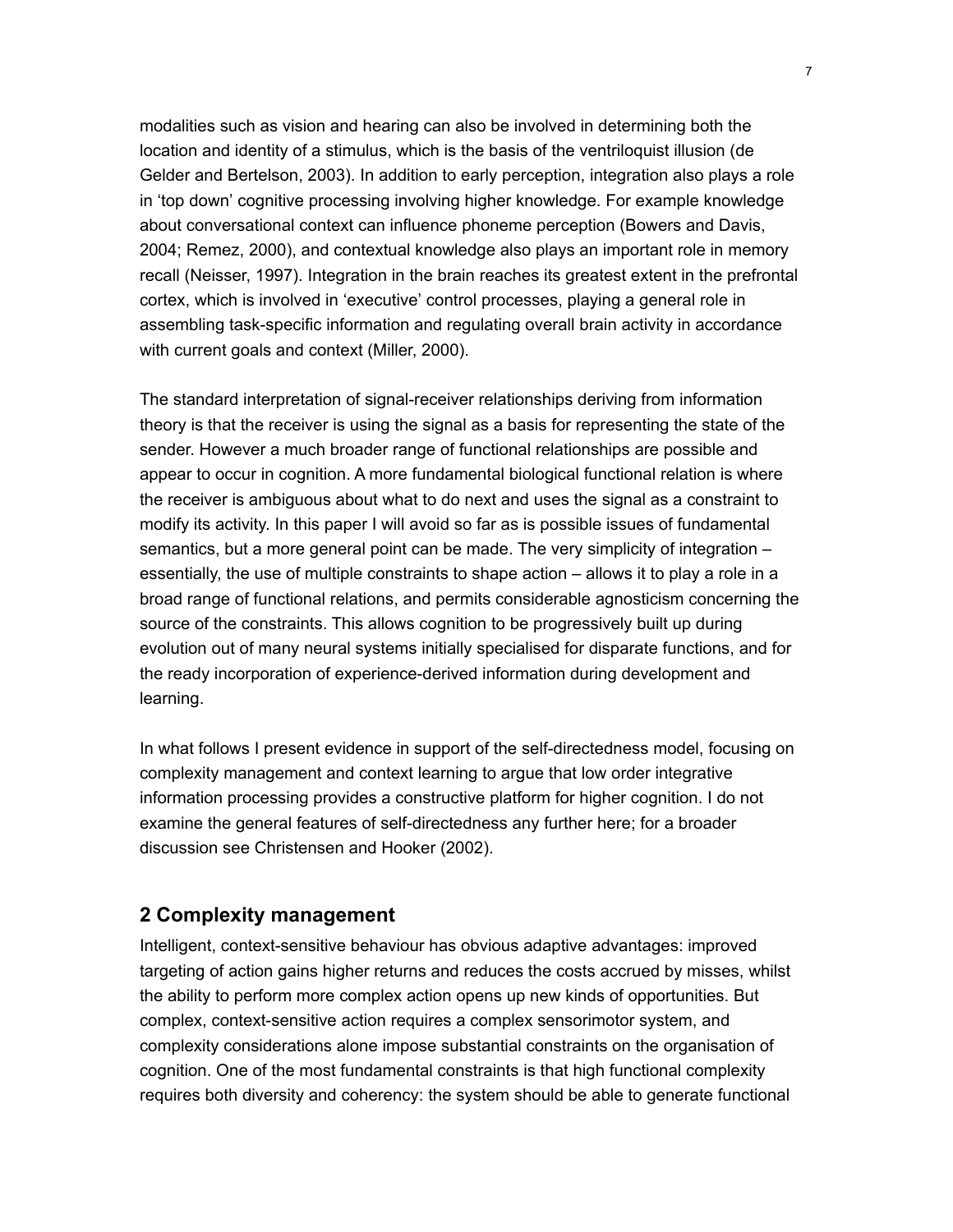states that have a large number of component states, these functional states should show high coherency, and the system should be able to rapidly shift between diverse functional states.<sup>7</sup> Arguably, a balance of modularity and integration is the only way to achieve this because functional complexity involves high regional heterogeneity *coupled with* high global coherency. The gross architecture of the mammalian nervous system illustrates this principle: action for a mammal typically involves a coordinated suite of activities ranging from the activation and inhibition of specific muscle groups through to the generation of perceptual expectations and modulation of affect and arousal state. Simply performing a movement towards a sensory target presents major coordination requirements, including transforming information from the reference frame of the perceptual modality, such as a head-centred reference frame in the case of audition, through to motor reference frames centred on the body or limb. This creates a requirement for integration between perceptual and body information, and in humans and monkeys the posterior parietal and premotor cortices have been shown to be involved in mediating this (Cohen and Andersen, 2002; Hoshi and Tanji, 2000).

One of the coherence requirements for a complex heterogeneous functional system is that it should be self-calibrating, which in turn requires integration, plasticity and selfregulation. Cross-calibration of spatial mapping in visual, auditory and motor systems in owls provides an example.<sup>8</sup> As reviewed in Knudsen (2002), owls are capable of very precise auditory localization, achieved in the face of considerable difficulties. Individual owls vary in the shape of their head and ears, and as an owl develops it may experience hearing loss and changes in its nervous system. As a result the auditory system must be calibrated based on experience using cross-correlation with visual and motor information. Experimental evidence shows that the spatial mappings have high levels of plasticity. An owl that has one of its ears plugged will initially mislocalize sound sources towards the direction of the open ear, but recovers accurate localization after some weeks of experience. Owls also regain accurate spatial localization ability after the imposition of prismatic spectacles that displace the visual field. Owls learn to orient so that they see the sound source through the spectacles, and also adjust their flight and strike behaviour.

Experience-based functional modification can be more extensive than just calibration, however. Complex sensorimotor systems face what is referred to as the *degrees of freedom problem:* with many kinematic, dynamic and other degrees of freedom they

 <sup>7</sup> This formulation has some similarities to *logical depth* in algorithmic complexity theory (Bennett, 1985). Collier and Hooker (1999) develop an analysis of complexity in open and biological systems that draws on logical depth. Tononi and Edelman (1998) and Tononi et al. (1998) apply a similar principle to understanding consciousness.

 $^8$  For a general review of cross-modal plasticity see Bavelier and Neville (2002).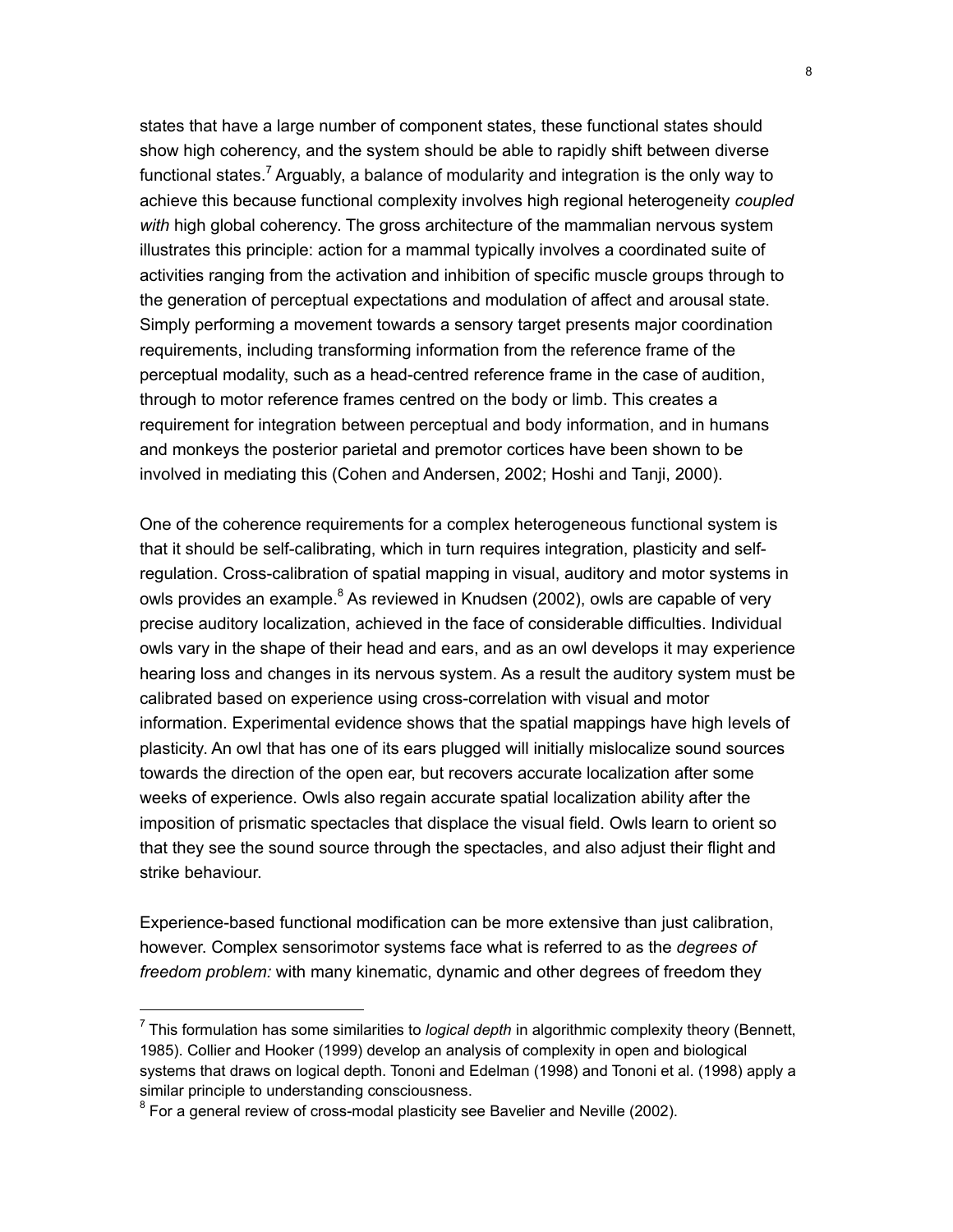possess astronomical state possibilities, yet effective control rests on finding a small subset of these possibilities. Since full search of the space is impossible, particularly given the constraints of real-time interaction, the most plausible explanation for how effective control is achieved is via 'bootstrapping' processes in which an initial set of 'seed skills' provide basic competencies at birth that are elaborated into locomotor and manipulation skills based on experience (see e.g. Giszter et al., 2001). The animal begins its life with simplified motor possibilities and interaction problems, and the control architecture functionally adapts to achieve simple interaction skills. As these are mastered new degrees of freedom open up and functional control organisation is refined progressively. Human adults show the same progressive development when they acquire novel complex skills: they initially simplify the problem by holding many of the control parameters constant while they attempt to perform the task. Later refinement occurs by exploring variation in the parameters initially held constant (Ivanchenko and Jacobs,  $2003$ ). $9$ 

The degrees of freedom problem suggests that cognitive systems require high levels of plasticity and powerful mechanisms for self-regulation. There is a great deal of evidence that such regulated plasticity exists, here I will cite just a few examples. Hsieh et al. (2001) show that the brain areas engaged during speech perception differ between English and Chinese speakers, suggesting that the functional neural circuits involved in speech perception are significantly shaped by linguistic experience. There is also evidence for anatomical and functional differences in the brains of professional musicians as compared with non-musicians (Münte et al., 2002). In a review of the neuropsychological literature on brain damage, Stiles (2000) argues that the traditional view—that plasticity is a transient reactive phenomenon permitting the recovery of a maturational program after insult—should be replaced by a view of normal cognition as stabilised plasticity. Plasticity extends through life and is the basis for neural development as an active, constructive process.<sup>10</sup>

Understanding the nature of the regulation that shapes plastic processes into useful functional organisation is therefore a crucial issue. Again, sheer complexity imposes substantial constraints and a requirement for extensive integration. Adaptive development and learning requires that the parts of the system that contribute to success and error should be modified appropriately, but for a complex sensorimotor

<sup>-&</sup>lt;br>9 <sup>9</sup> For related developmentally oriented perspectives see also Bickhard, 1992; Karmiloff-Smith, 1992; 1998; Quartz and Sejnowski, 1997; Smith and Thelen, 1993. Vygotsky and Piaget are of course the major intellectual ancestors for developmental approaches to cognition.  $10$  For a sample of the range of current research on brain plasticity see the following reviews:

Berardi et al., 2003; Ewing-Cobbs et al., 2003; Krubitzer and Kahn, 2003; Rosenzweig, 2003; Ungerleider et al., 2002.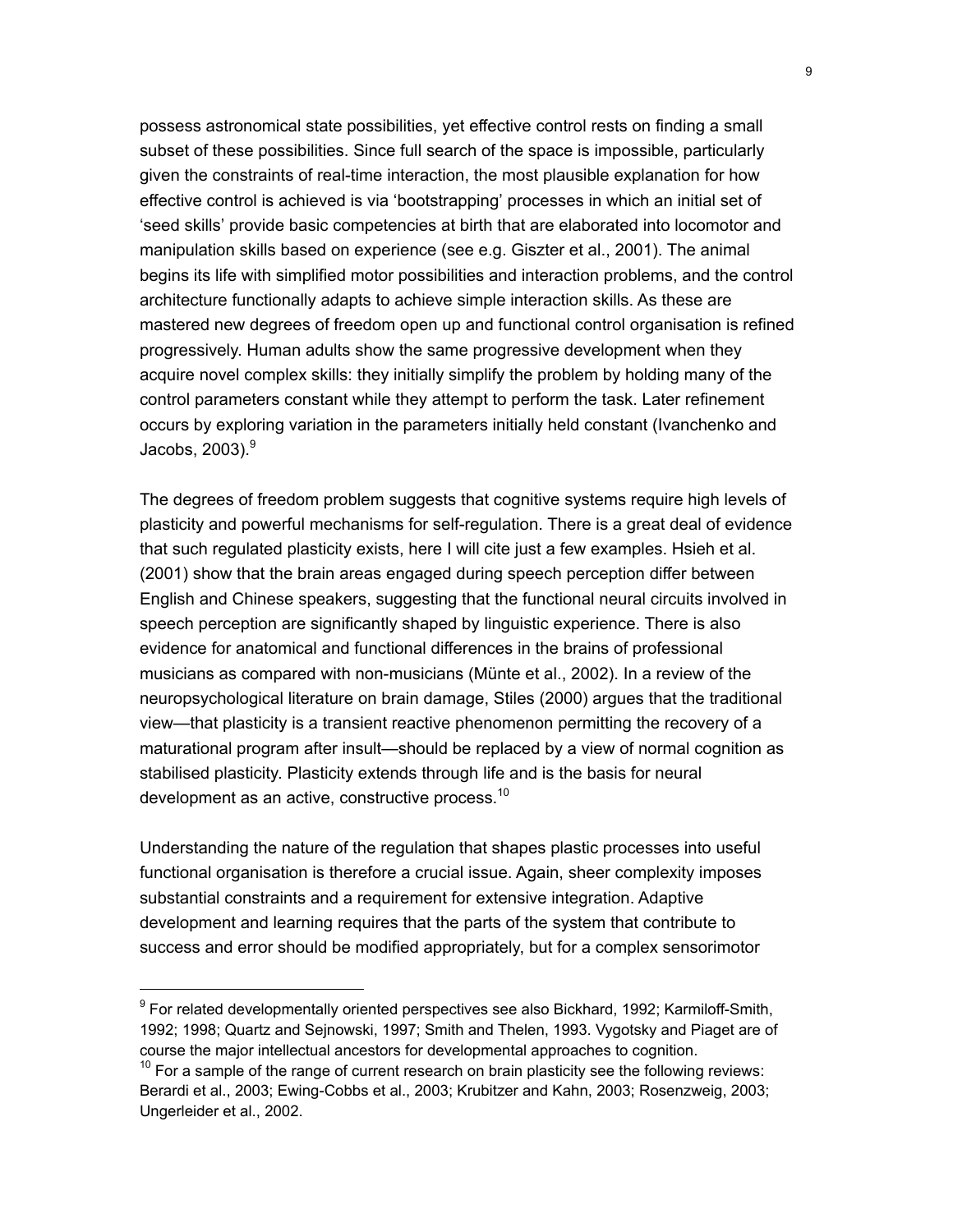system engaged in complex interaction *localizing* the sources of success and error is far from trivial (referred to in learning theory as the *credit assignment problem*). The strategy described above of simplifying the initial problem and adding complexity through progressive development is only one part of the solution, since it reduces but does not eliminate the credit assignment problem.

Determining success and error requires integrating a number of broad sources of information, including physiological state, body configuration, motor state and perceptual information about the environment. The information processing is therefore highly complex and involves many neural systems; here I will briefly outline some of the evidence on reward, emphasising integrative and higher order reward processing.<sup>11</sup> The orbitofrontal cortex and amygdala are involved determining the type and magnitude of reward. For instance the orbitofrontal cortex assembles visual, taste, olfactory and touch information about reward value (Rolls, 2000). Neural systems that are involved in processing higher order reward information include the dopaminergic system, which appears to produce a reward prediction error rather than specify reward per se (Schultz,  $2000$ ).<sup>12</sup> The medial orbitofrontal and ventromedial prefrontal cortices also process generalised reward and risk information (Bechara et al., 1994, Bechara et al., 1997), as does the anterior cingulate cortex (Allman et al., 2001). For instance some neurons in the orbitofrontal cortex respond to relative value: it has been shown in monkeys that in the presence of any two food types they fire in response to the more preferred food (Schultz, 2000). The anterior cingulate cortex has been shown to be involved in monitoring conflict between responses (Bothvinick et al., 1999) and response selection (Turken and Swick, 1999), and, along with the medial prefrontal cortices, to respond to winning and losing streaks, thus suggesting that it is involved in processing extended reward expectations (Akitsuki et al., 2003). Such complexity is to be expected on the basis of the credit assignment problem: information processing that is both wide-ranging and fine-grained is required for isolating specific components of reward value and behaviour and relating them to one another.

The predictive properties of the dopaminergic system point to a need for active information processing for credit assignment in a complex system (in this case active processing of temporal relations). Other evidence for this comes from motor control research. The generation of error information for reaching movement requires the integration of goal, motor command and proprioceptive information. In order to compensate for errors during self-generated movement it has been argued that an internal model is required that predicts the action consequences based on an efference

 <sup>11</sup> For a general review of reward systems see Schultz, 2000.

 $12$  See also Montague and Sejnowski, 1994; Schultz et al., 1997; Suri et al., 2001.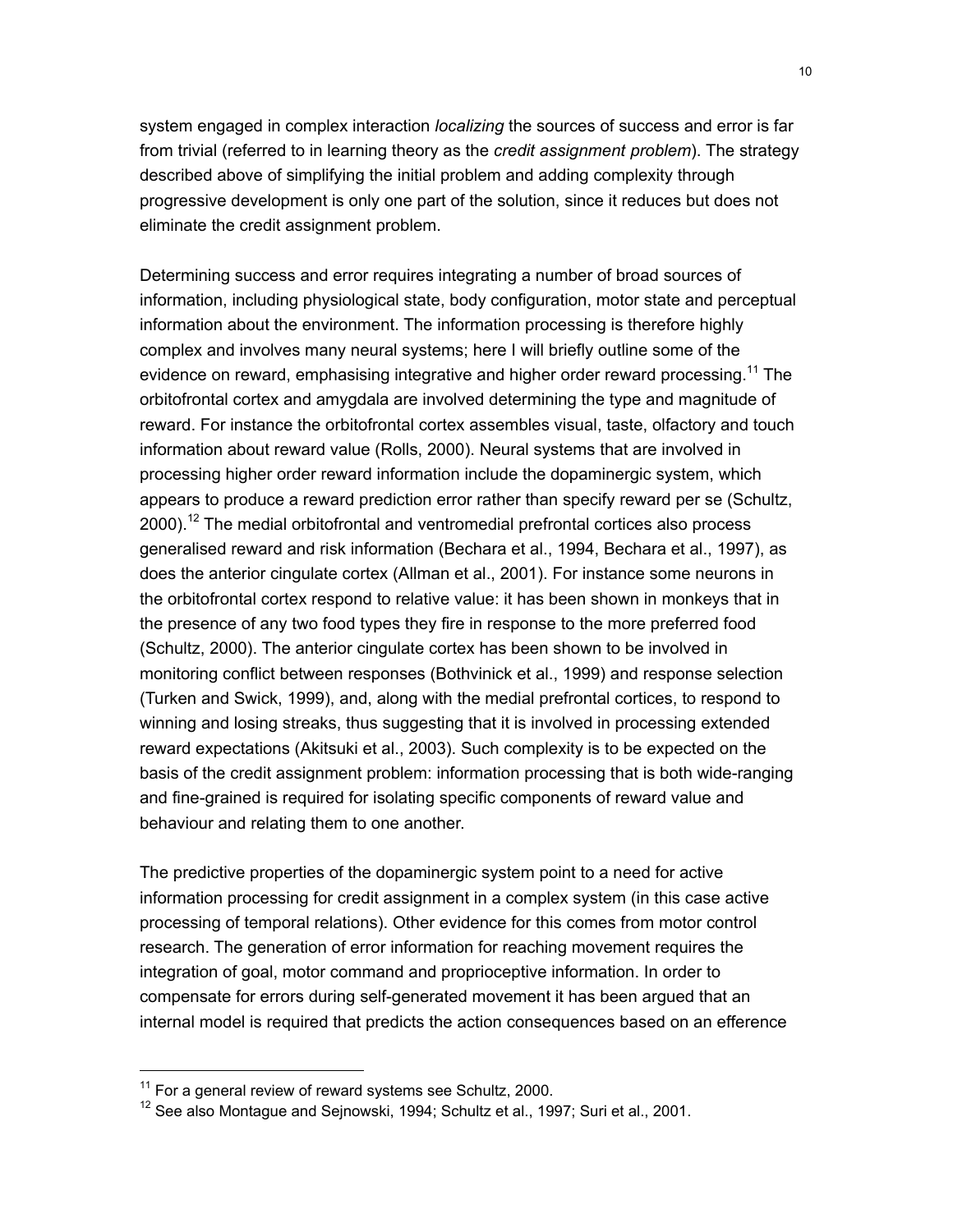copy of the motor command (e.g. Wolpert et al., 1995). However Blakemore et al. (1998) show that the efference motor command copy and a single internal model are not enough; effective prediction also requires a model of the context in which the action occurs. This indicates an important general principle of credit assignment: in sufficiently complex situations passive rules are inadequate for effective credit assignment, active information processing such as context estimation may be required to disambiguate the significance of incoming information.

The final aspect of complexity management I will discuss concerns the role of hierarchical control organisation. Classical control hierarchies, which emphasise topdown regulation, face an informational bottleneck because all command information must flow from the top. Avoiding such bottlenecks was one of the major reasons for shifting to parallel distributed architectures within robotics (Brooks, 1986; 1991). However the integration requirements of a complex sensorimotor system generate a need for hierarchy (see Brooks, 1997). An animal engaged in rapid complex interaction with the environment needs to be capable of organism-wide parametric setting of functional systems to current and expected interaction circumstances, which includes active focus on the major interaction parameters and suppressing or otherwise ignoring currently irrelevant information. This requires integrative higher order control. To adapt an example from Giszter et al. (2001), a cat that is about to pounce on a mouse should focus on the overall balance and preparation required for the leap, not become distracted by an obstacle that brushes its leg.

The gross organisation of the vertebrate motor system exhibits a hierarchy of layered competencies rather than the strict top down hierarchy of traditional AI systems. Central pattern generators in the spinal cord produce much of the coordination required for basic activities such as walking (Dietz, 2003), whilst higher neural structures contribute refinement and goal-directedness (Gazzaniga et al., 1998; Giszter et al., 2001). This helps avoid informational bottlenecks because it reduces the amount of information that must flow up and down the hierarchy. However it remains a substantial problem to understand just how this works. The continuous multidimensional kinematic and dynamic properties of the motor system must somehow be organised so as to permit higher level processes that organise action into discrete units that can be arranged into ensembles and sequences for complex flexible action such as object manipulation. Loeb et al. (2000) argue that one mechanism for forming units is for higher controllers to learn muscle co-activation synergies. Johansson (1998) outlines another mechanism, in which the formation and retrieval of internal models mediates between planning processes and motor implementation.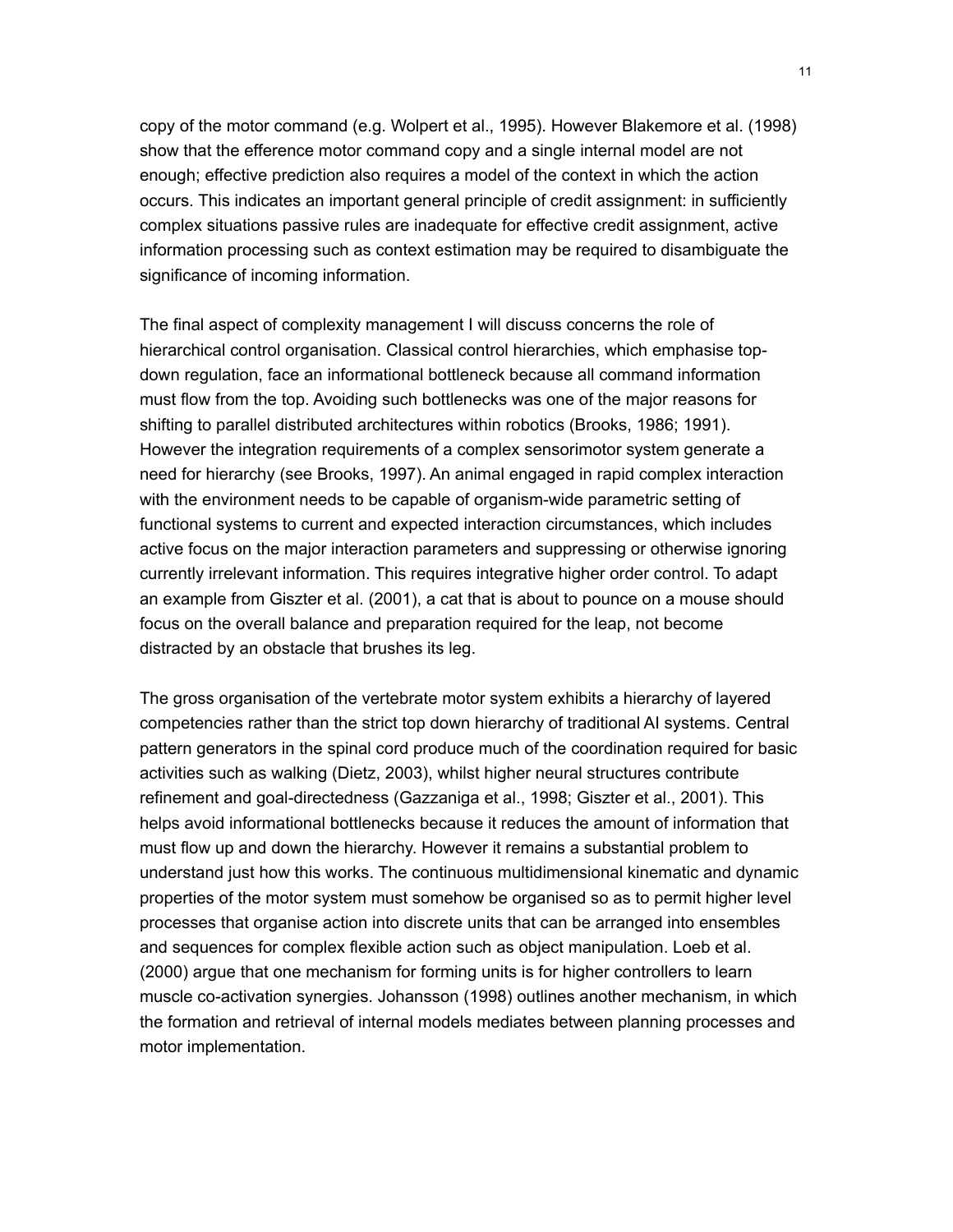To summarise this section, the requirements of complexity management impose substantial constraints on the organisation of cognition. A balance of modularity and integration is required in order to produce behaviour that is both diverse and coherent. Stochastic variation requires that a complex heterogeneous functional system should be self-calibrating, which in turn creates a requirement for significant plasticity and selfregulation. The degrees of freedom problem means that highly complex functional organisation can only be constructed via a progressive development process that incorporates information from experience. This requires very high levels of plasticity and powerful forms of self-regulation, which in turn places emphasis on the credit assignment problem as a central issue. Many neural systems are involved in this, and evidence from motor control suggests that in some circumstances credit assignment requires active information processing in the form of predictive models of action and context. The demands of larger scale coherence in action require high order control that manages tactical and strategic coordination problems. However such higher control processes must be able to interface effectively with lower systems. Again, motor control evidence suggests that this is in part an active process, involving the grouping or 'unitization'<sup>13</sup> of lower dynamics and the formation of predictive models that mediate between planning and motor systems.

To summarise the summary, complexity considerations suggest that cognition is integrative, active, and involves the construction of high order information.

## **3 Context learning**

Context can have a range of effects on learning. If an animal learns a response association in a particular context and it is presented the stimulus in a very different context, response to the stimulus is normally significantly reduced (Gluck and Meyers, 2001: ch.7). Similarly an animal that is conditioned to a stimulus in context X, then has the conditioned response extinguished in a second context Y, will regain the response if the stimulus is presented again in context X (Bouton and King, 1983; Pearce and Bouton, 2001). The context serves as an *occasion setter* providing information to the animal about how it should respond to the stimulus. In mammals this kind of sensitivity to context appears to depend on the hippocampus: rats with a lesioned hippocampus will respond at the same level when a conditioned stimulus is presented in a new context (Gluck and Meyers, 2001: ch.7).

 <sup>13</sup> I borrow the term from perceptual learning (Czerwinski et al., 1992; Schyns et al., 1998). The Schyns et al. research is discussed below.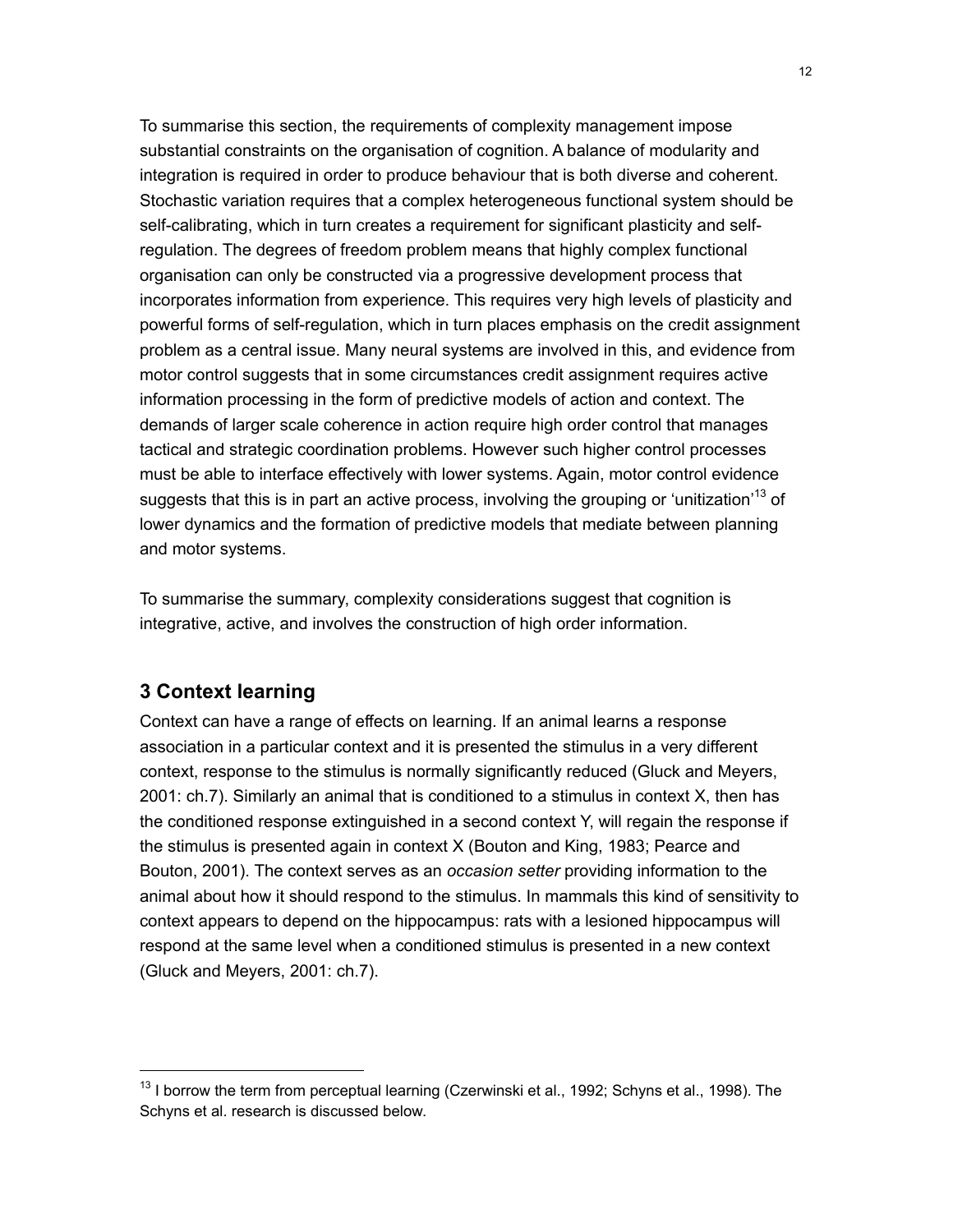Defining context learning is not a simple matter since the phenomenon has to a substantial degree been characterised indirectly via its effects on associative learning. Indeed, perhaps the most straightforward way to interpret context learning is to view the 'context' as a bundle of stimuli that come to be used as conditional predictors of reward in the same way as the orthodox associative relationship – i.e., as 'just another CS'. However there is evidence that this is not correct as a general picture, and that information about context has a modulatory effect on associative learning but is not itself always governed by reward association (Pearce and Bouton, 2001). The definition of context learning I will adopt here is correspondingly broad, namely as any kind of learning about the setting within which action occurs.

However hard it may be to define, context learning opens up a broad spectrum of information processing possibilities. It is a fundamental mechanism for promoting response flexibility because it permits different responses to a single type of stimulus in different circumstances. For example, in an experiment by Collett and Kelber (1988, discussed in Gallistel, 1994) honeybees were trained to visit two huts in succession. Inside the huts were identical, containing two blue and two yellow cylinders in a square formation. In one hut a sucrose reward was placed between the yellow cylinders, whilst in the other hut it was placed between the blue cylinders. Despite the fact that there were no perceptual cues inside the huts to differentiate them the bees would search in the appropriate place in each hut, suggesting that they used broader information about the context of each hut to solve the problem.

Context learning is also useful for resolving other kinds of uncertainty, such as when the stimulus is perceptually ambiguous. Collett et al. (1997) examined the ability of orchid bees to locate individual flowers in their range. Bee vision has poor resolution, a plant may look different when approached from different angles, and different individual plants may look very similar. The study found that bees are able to use local landmarks as contextual clues to guide their behaviour, helping to explain how they can resolve the ambiguity in recognising a specific plant. Collett et al. hypothesise that the bees recognise a plant-in-context through a dynamic process in which contextual landmarks prime the memory of the plant as the bee approaches the location. They also point out that the ability to use context information to influence the performance of arbitrary tasks has implications for the organisation of the mediating neural systems: context information must both be broadcast widely across the bee brain *and* be able to be focused on a restricted set of neural sites (ibid., p.350).

The capacity of context learning to facilitate uncertainty reduction points to a wider role for it in making the credit assignment problem tractable. Identifying what went wrong (or right) may depend on tracing relationships beyond what is immediately perceptually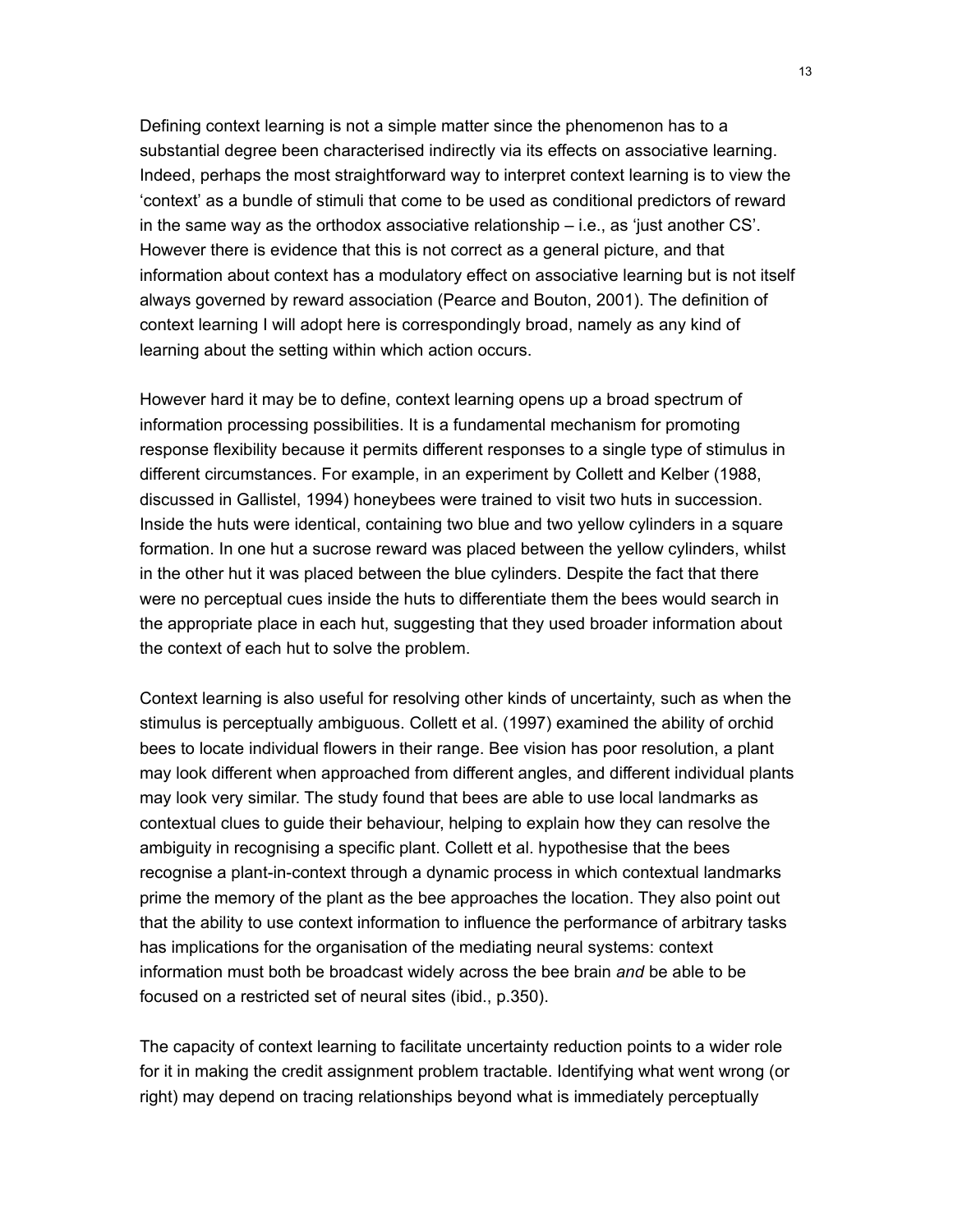obvious. As Schultz et al. (1997) observe, a rat that reaches a dead end in a maze may have made the incorrect choice several turns previously. Unless it can associate the outcome with the actual turn that leads to the dead end it cannot learn the maze. In general, the more extensive and differentiated the contextual information that a learner can bring to bear on a learning problem, the greater its chances are of being able to localize sources of success and error in the problem. Amnesiac patients are able to learn simple associative tasks but they are impaired at trial and error learning, which may be explained by the fact that they are unable to acquire enough context information to disambiguate successful from unsuccessful trials (Gluck and Meyers, 2001: ch.7).

Rich contextual information also allows an animal to respond flexibly to environmental or motivational changes. The classic evidence for this comes from the 'cognitive map' experiments of the 1930s and 40s. In the latent learning paradigm (Blodgett, 1929, described in Tolman, 1948) rats are first exposed to a maze for a number of days (in the range of 6 to 10), but not rewarded. During this period the behaviour of the rats appears random, however in the next phase of the experiment a food reward is placed at the end of the maze leading to a marked change of behaviour. The rats begin to run the maze to reach the food with low error rates. This indicates that during the non-rewarded period the rats have been acquiring contextual information about the organisation of the maze (a 'cognitive map'). The rats can then use this information to guide their behaviour when they are motivated to do so. Indeed, in some versions of the experiment such rats show lower error rates than rats that have been rewarded from the beginning of their exposure to the maze, indicating that unrewarded exploration can be a more efficient process for acquiring maze information than goal-directed learning (Tolman and Honzik, 1930). This is possibly because they acquire contextual information more widely and experience less reward-interference as they learn the relational features of the context. Their 'cognitive map' would then be more detailed, integrated and stable.

Another experimental paradigm demonstrates more directly flexible response to changing motivational circumstances (the experiment is by Spence and Lippitt, described in Tolman, 1948). Rats are exposed for several days to a simple Y-shaped maze in which one arm of the Y contains water and the other arm contains food. In the initial phase the rats are satiated for both food and water prior to exposure to the maze. In the second phase of the test the rats are divided into two subgroups, one of which is made hungry and the other thirsty. When the rats are then reintroduced to the maze the hungry rats go directly to the arm that contains food, whilst the thirsty rats go to the arm that contains water.

At this point it is worth mentioning some (comparatively) recent criticism of the claim that animals have cognitive maps. In an influential paper Bennett (1996) argues that no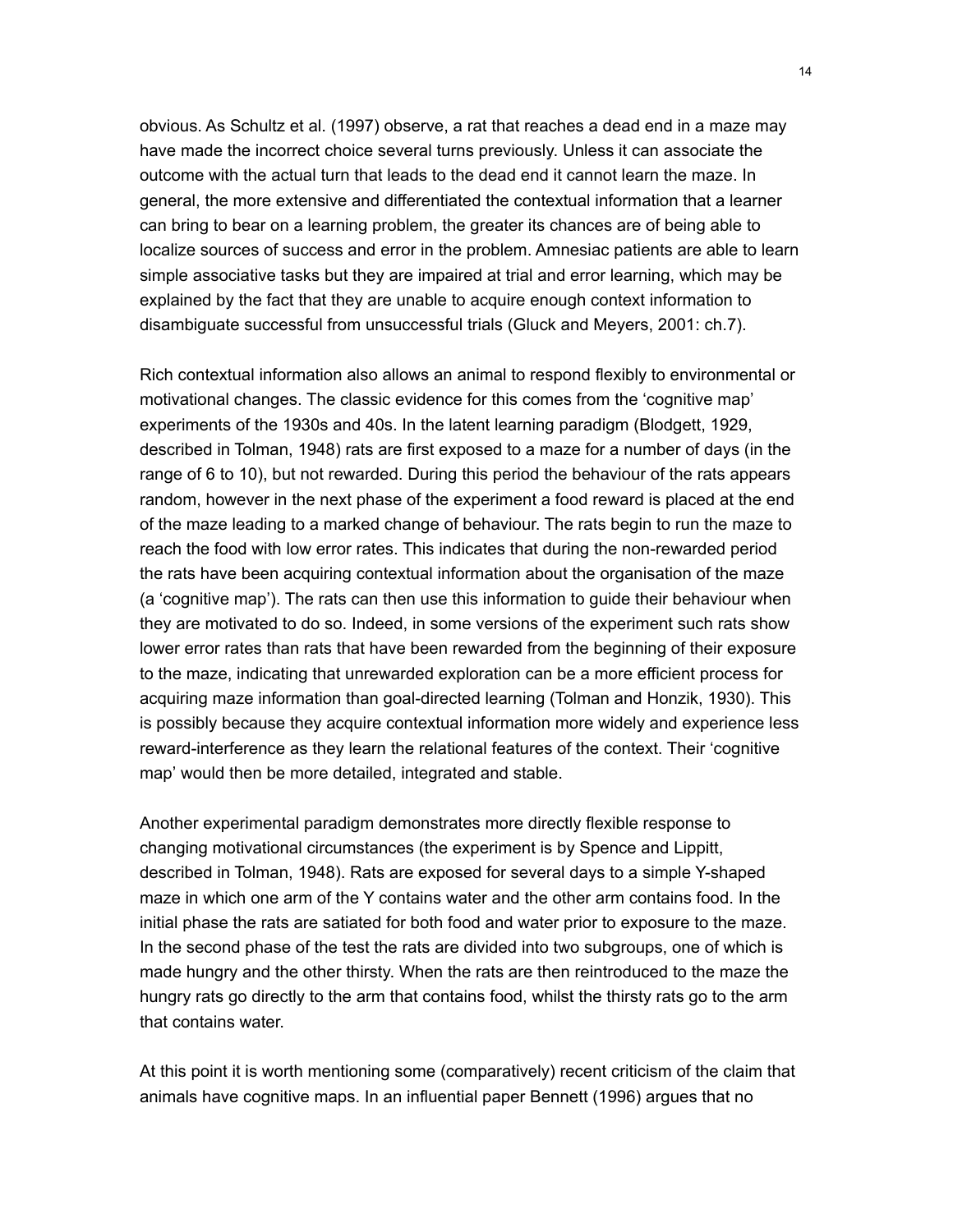experiments to that date have in fact demonstrated the presence of a cognitive map in animals. Drawing on the animal navigation literature Bennett canvasses a number of definitions of cognitive maps that all interpret the concept rather literally in terms of spatial representations used for navigation. Following O'Keefe and Nadel (1978), Bennett distinguishes between *route following* and map-based navigation, where the former involves memory of a particular path to a goal. He argues that demonstrating map-based navigation requires both showing that the animal has taken a shortcut to the goal across an unfamiliar area—where it cannot have acquired a route memory—and that it could not have performed the task by dead reckoning. Bennett claims that no cognitive map experiments have conclusively eliminated both route memory and dead reckoning hypotheses for apparent short-cut taking.

However Tolman (1948) clearly has a more general concept of a cognitive map than a literal representation of space. He introduces the notion by contrasting it with stimulusresponse models of behaviour, and one of the experiments he uses to illustrate cognitive maps is not a navigation experiment at all – it is a pattern matching experiment. Tolman refers to the Spence and Lippitt experiment described above as "probably the best experiment demonstrating latent learning" (p.195), but as a navigational problem it is relatively trivial. And in his concluding remarks he makes wide-ranging comments on potential implications of cognitive maps for social psychology. Tolman's conception of a cognitive map thus appears to be any kind of model that captures larger scale relational information.

This makes a substantial difference to Bennett's argument. A lot depends on what a 'route memory' really is: if it is interpreted as a strict stimulus response procedure then it is not necessary to show that the animal has never crossed a spatial area before to demonstrate the presence of a cognitive map. It is only necessary to show that the animal can use acquired information flexibly under changed circumstances, and this is just what the original cognitive map experiments do show. A 'short-cut' can include choosing the best path known to reach the current goal, rather than the path that has been most rewarded in the past. If route memory is conceived of more broadly to encompass the possibility that it might be used flexibly then it corresponds to what Tolman calls a 'strip map' (p.193).

Tolman's notion of cognitive maps may be very broad compared to the idea that a cognitive map is a representation of space but I suggest that it is also the more basic and cognitively significant conception. It relates to behavioural flexibility in general, not just spatial navigation, and it points to relational information processing abilities that may be fundamental to cognition more widely. Several recent computational models provide insight into mechanisms that may be involved in the acquisition of organised information.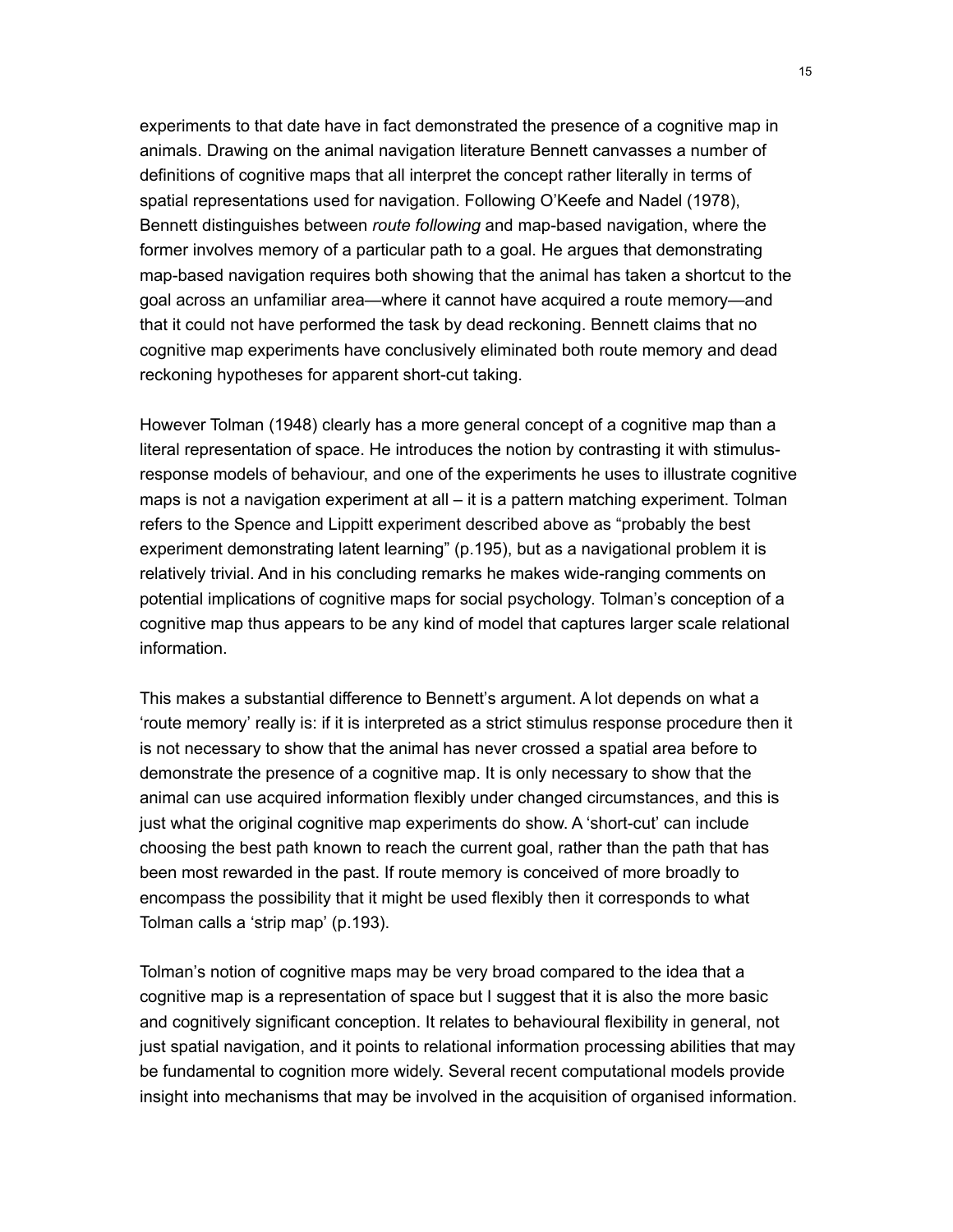Schultz et al. (1997) use a predictive reward model based on the dopaminergic system to show how a 'value map' of an animal's environment could be acquired. As the animal experiences its environment the predictive reward system acquires information about reward value of the objects in the environment. In the model the 'animal' is a simple artificial creature that is able to look around its environment. As it does so its reward system generates predictions of the rewards it would obtain if it approached particular objects. This information can be used to make choices between particular approach options. Such a predictive reward system could, in a more complex model or a real animal, be coupled with 'imagination' to generate extended predictions. Gluck and Meyers (2001, p.195) describe a simple neural network that can be used to solve navigation problems. The network acts as a forward model: given a current location and a movement it learns to predict what the next location will be. If this network were coupled with a predictive reward network it could be used to evaluate possible moves and iteratively find a path to a goal.

Eichenbaum (2001) presents a 'memory space' model of declarative memory that draws on James (1890), Tolman (1932) and Bartlett (1932), and points to a simple yet somewhat more powerful process for acquiring organised cognitive map-like knowledge.<sup>14</sup> Declarative memory is composed of semantic and episodic memory<sup>15</sup>, and in Eichenbaum's model episodic memory is the 'gateway' for the formation of semantic memory. Specifically, semantic memory is acquired by linking multiple experiences that share some of the same information. The informational links across episodes constitute the animal's 'memory space': a larger organisation of information that can be used to generate solutions to new problems. The hippocampus is proposed to mediate the acquisition of sequential context-specific information involved in the formation of episodic memories, and to play a role in identifying common features across episodes as part of the formation of generalised semantic memory.

The model has been tested on rats using transitive inference as the measure for the acquisition of organised information (Dusek and Eichenbaum, 1997). Rats are presented with pairs of odours and taught to discriminate between them, where the rewarded discriminations have the following hierarchical structure: A>B, B>C, C>D, D>E. The test for transitive inference is the animal's choice when presented with the pair BD, which is not encountered during the training phase. Normal rats rapidly learned the discrimination pairs and, when presented with the transitive inference probe, made the correct B>D choice as accurately as they did on the training pairs. In fact 88% of the rats made the correct choice on the first presentation of the transitive inference pair. In contrast, whilst

 <sup>14</sup> See also Eichenbaum, 2000; Greene et al., 2001; Wallenstein et al., 1998.

<sup>&</sup>lt;sup>15</sup> Roughly, knowledge about properties of the world and autobiographical knowledge respectively.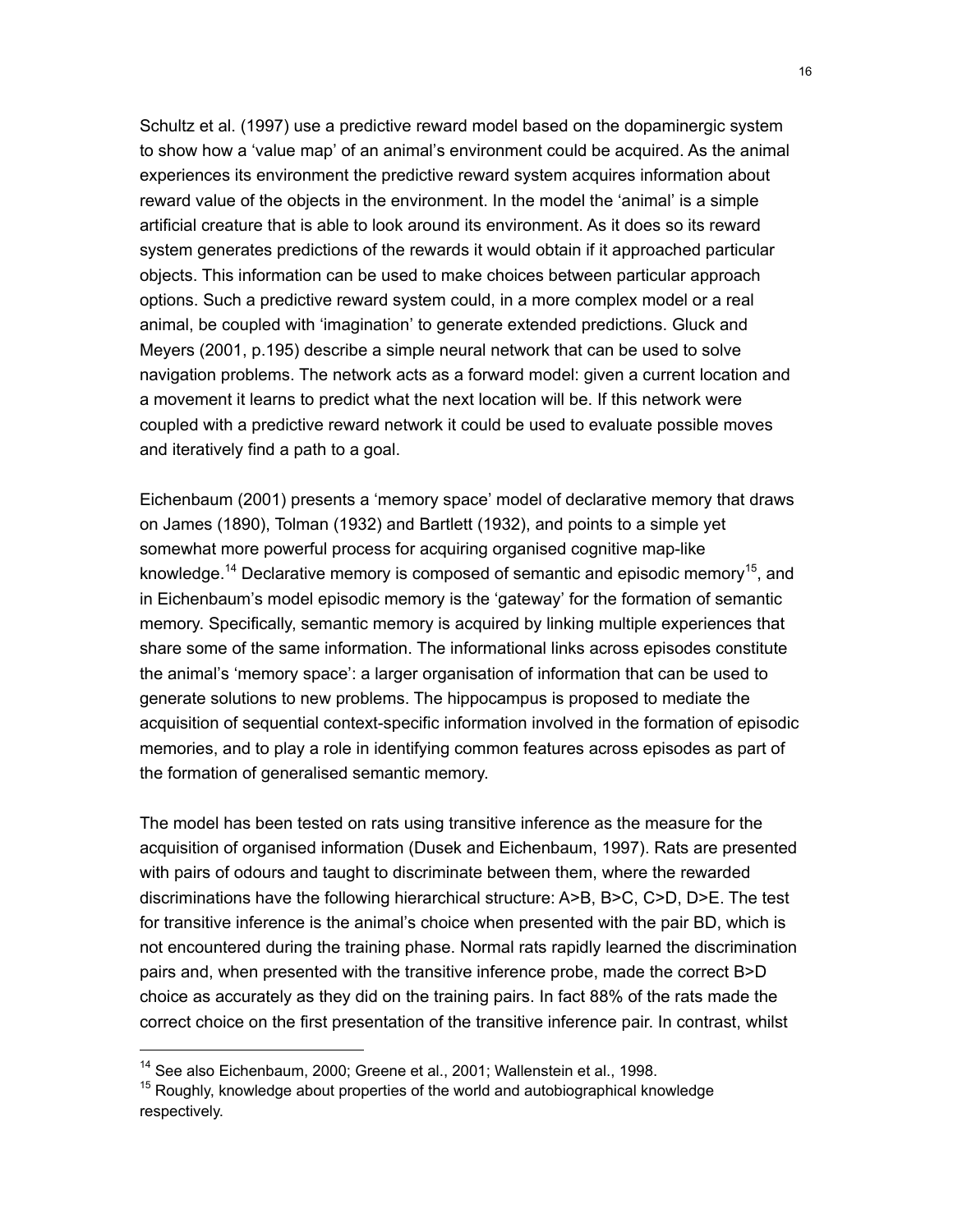rats with a disconnected hippocampus were able to learn the rewarded discrimination pairs at the same rate as the intact rats, they were unable to solve the transitive inference discrimination, performing at chance level.

Internal predictive models and the kind of integrative information processing characterised in the 'memory network' model of the hippocampus provide an indication of some of the relatively simple mechanisms that can be coupled to generate increasingly complex higher order information processing. Conventional associative learning theory treats stimulus, action and reward as part of a single function: the probability of producing an action in response to a stimulus is determined by the frequency with which that stimulus-response association has been rewarded in the past. However a cognitive architecture that couples a complex reward system with multiple internal models and integrative memory has the potential to partially disentangle perceptual, value and action information. A predictive reward system capable of parametric adjustment to different reward regimes can generate multiple value maps based on contextual factors that signal a change in reward regime. A forward model of context can be run under a variety of motivational settings to generate varying predictions of the reward outcome of particular actions. A 'memory network' can link salient information across interaction episodes to extract generalised relational information beyond specifically rewarded stimulus-stimulus or stimulus-action conjunctions. In combination such mechanisms can greatly expand the capacity for context-sensitive, goal directed behaviour.

I conclude this section by commenting on the relation between this broader approach to cognitive maps and the way in which representational explanation is conceived more generally in cognitive science.<sup>16</sup> In one respect Tolman's 'cognitive map' label is misleading inasmuch as it encourages the idea of a static 'objective' map. However forward models are dynamic and, since they are trained through interactive experience, based substantially on egocentric information. But once they are trained they do not have to be driven by current perceptual information, they can be run in simulation. They are also capable of interpolation: they will generate a prediction for input values that have never been experienced before. Eichenbaum's 'memory network' model indicates another way in which broader relational information can be built up out of egocentric information by integrating across multiple experiential episodes.

It is interesting that Eichenbaum's (2001) presentation of his 'memory network' theory of declarative memory should begin with William James, since the theory itself is rather

<sup>16&</sup>lt;br><sup>16</sup> I am not however attempting to present any theory of representation per se – cf. Grush (1997), who does use internal models as the basis for a theory of representation.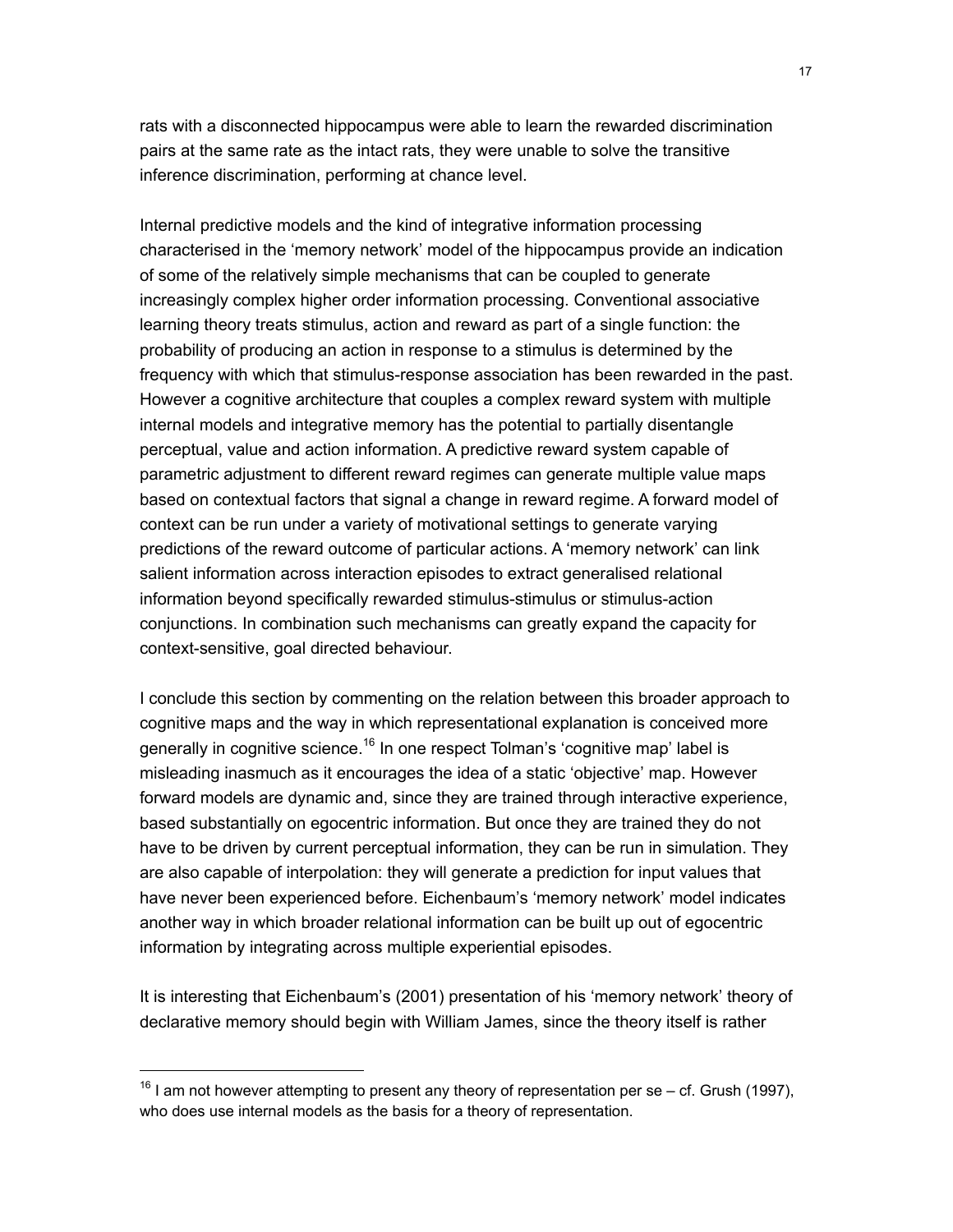pragmatist in nature. A central pragmatist idea was to show how higher knowledge is constructed out of basic information derived from interaction with the world, and it contrasted itself with what it regarded as 'intellectualist' philosophy that took 'objective' representational knowledge as fundamental. $^{17}$  I shall term this general explanatory model 'constructivist' (not to be confused with antirealist forms of constructivism).<sup>18</sup> Piaget is another constructivist exemplar; systematically applying the same basic strategy to developmental psychology in an attempt to show how generalised conceptual knowledge is progressively built up out of lower order egocentric, context-laden information.

With this in mind we can characterise a heuristic problem with typical approaches to representational explanation in cognitive science and philosophy. The tendency is to assume that, if a problem is being solved cognitively at all, then it is being solved by representational processes that directly reflect the principal features of the problem being solved. Questions about the potential cognitive basis of a particular behaviour are transformed into questions about representational format, where the format is read directly off the problem. For example the problem of disentangling value, perception and action information is connected with Sterelny's (2003) concept of decoupled representation. The models described above might, in fact, be considered mechanisms for generating decoupled representation. However Sterelny appears to treat the issue of 'decoupled representation' as a question of representational format, whereas these models suggest that the decoupling is a systemic property and the representations are actually dynamically stabilized constructs. Another example of systemic decoupling occurs in the role of the prefrontal cortex in inhibiting prepotent actions. This is one of the most important forms of cognitive decoupling, and whilst it certainly is dependent on information processing that occurs in the prefrontal cortex and elsewhere, the decoupling is a complex product of the major regulatory connections between the prefrontal cortex and other brain regions. It is not a property inherent in representations in the prefrontal cortex, which are in fact highly dynamic – see Duncan (2001).

 <sup>17</sup> See e.g. James, 1997.

 $18$  Pragmatism is an important but ambiguous example of constructivism. The ambiguity lies in the difference between claiming that there is nothing more *to* truth than successful action—an idea that causes pain to many philosophers—and the idea that ultimately all knowledge is based on differences in interaction with the world. The latter principle is surely correct, but the former suggests an eliminativist reduction of truth. Eliminativism can be avoided via a clarified constructivist position in which a substantial concept of truth is captured as a higher order construct. Bickhard (1993) develops a theory of representation along these lines. It is arguable that the constructivist interpretation best captures the spirit of early pragmatism, which showed great interest in the actual dynamics of knowledge acquisition in preference to sterile abstracted epistemic and metaphysical debates.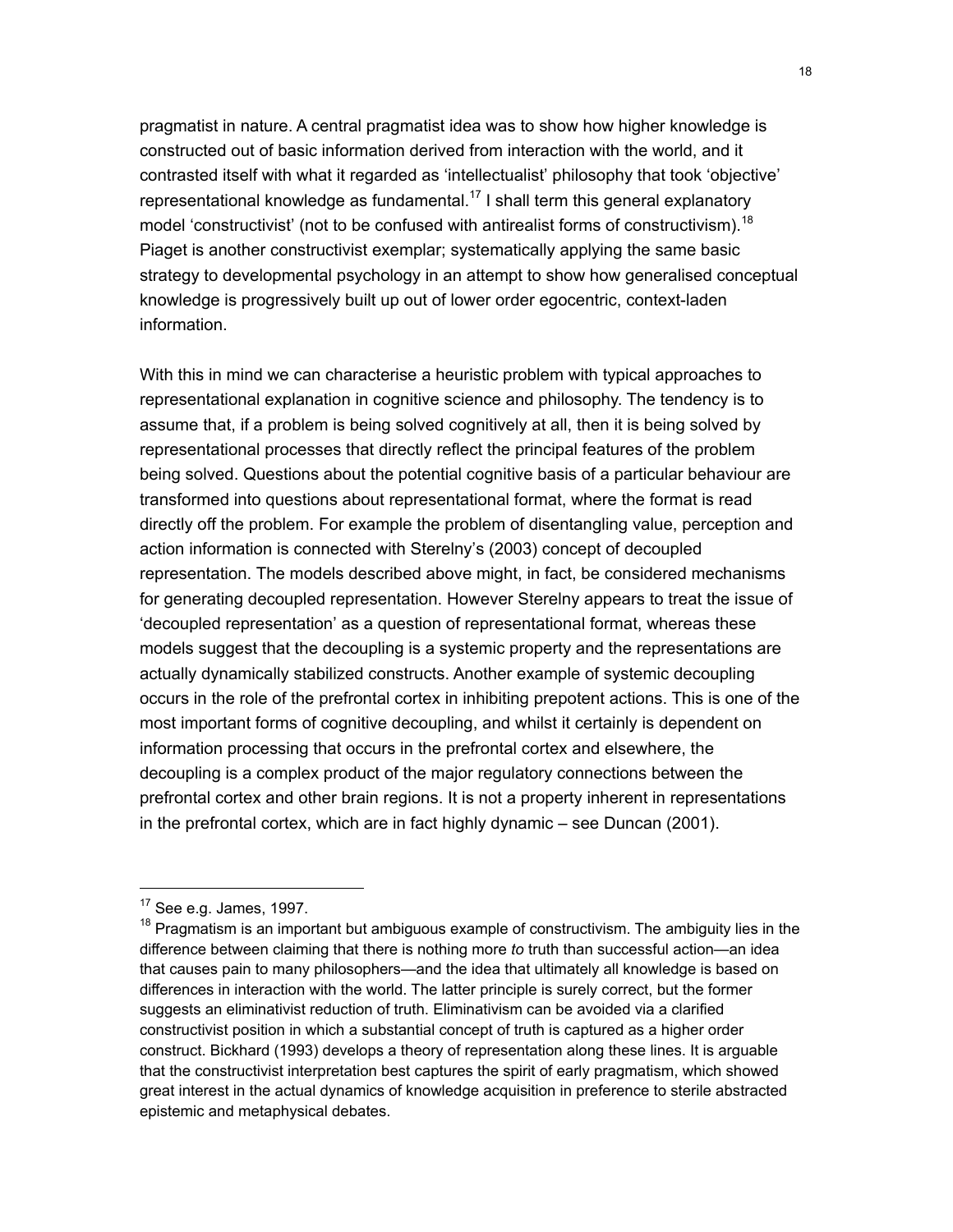Questions about representational format are undoubtedly an important issue in cognition, but treating cognitive problems in general as problems of representational format obscures the role of indirect and systemic factors. Moreover this produces an excessively sharp split between representational and non- or 'locally' representational processes, with the latter often serving as a catch-all null hypothesis. For instance the contrast between route memory and cognitive maps drawn by O'Keefe and Nadel (1978) reflects a distinction in traditional cognitive science between procedural and declarative knowledge.<sup>19</sup> Yet from a constructivist perspective this distinction is not strict, and the three 'cognitive map' models that I have just discussed illustrate specific types of information processing mechanisms that can play a role in constructing generalised information from context and action specific information. A critique of cognitive map hypotheses by Wang and Spelke (2002), much in the spirit of Bennett, further illustrates the problem. They treat evidence *for* use of perspectival information in navigation as evidence *against* cognitive maps, but this doesn't follow for the reasons discussed above. Their characterisation of the contrast is revealing:

…animals, including humans, navigate primarily by representations that *are momentary rather than enduring, egocentric rather than geocentric, and limited in the environmental information that they capture*. Uniquely human forms of navigation build on these representations.

(Wang and Spelke 2002, p.376, italics added)

### **4 Self-directed anticipative learning**

Rats are likely to share many of their cognitive traits with the early mammals, which, along with birds, underwent a major adaptive shift associated with the evolution of thermoregulation. Mammals and birds tend to have larger brains than comparably sized reptiles. However they also require a great deal more food because the requirements of temperature homeostasis are such that resting mammals and birds expend between 5 and 10 times as much energy as do comparably sized reptiles (Allman, 1999). Mammals and birds are locked into a reciprocal set of opportunities and demands. They are capable of higher activity levels, and the increase in brain size allows this action to be more sophisticated, thereby improving their ability to acquire food. But they also need these resources to maintain the underlying physiological and neural infrastructure. The cost of error therefore increases.

Mammals and birds thus face the complexity management problems described above in sharp form.<sup>20</sup> They need to acquire complex interaction skills, and they need

 <sup>19</sup> Cf. the discussion in Sterelny, 2003: pp.40-45.

 $20$  This leaves open the status of the bee evidence I outlined. Many people find it jarring that evidence concerning honeybees should be introduced in a discussion of cognition. The answer to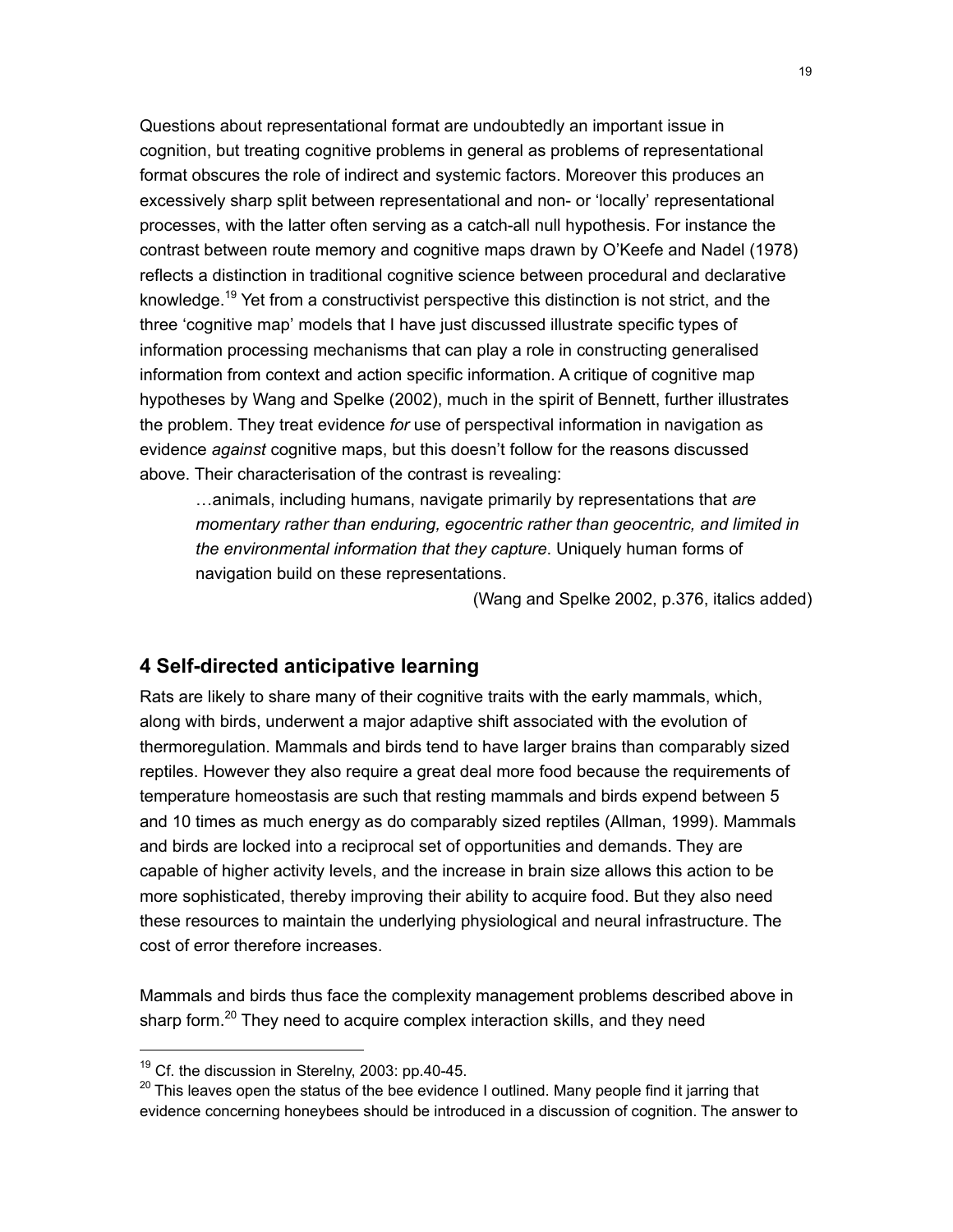sophisticated mechanisms to determine success and error in the process of building these skills and acquiring information about the opportunities and threats in the environment. There was probably therefore strong evolutionary pressure for enhanced context learning ability. I will now describe a progressive learning process termed *selfdirected anticipative learning* that may play an important role in context learning. The central idea is quite simple, but it extends the systemic approach to cognition and learning developed thus far.

Self-directed anticipative learning (SDAL) involves a reciprocal interplay between interaction and anticipative model construction. In the initial phase the learner doesn't understand the task structure and doesn't know what is relevant. The learner is alert and attempts to gather information widely, looking for possibly relevant clues to the structure of the situation. As the learner engages interactively with the situation it begins to gather more perceptual information about the relational features of the situation together with some success and error information. But with still-limited relational information about the situation it is difficult to assign success and error specifically. The learner is acquiring improved relevance information, however, which guides more specific attention and interaction. More focused interaction should, in turn, generate better relational information specific to the task, which will then improve the capacity to assign success and error. The learner is in effect progressively constructing a relational model of the task situation, incorporating a mixture of relevancy, perceptual and motor information. The model is abstractive because task-irrelevant information 'fades' from attention and the model. If the learner acquires a good situation model it can quickly attend to important features of the context, and respond flexibly to changes in task parameters.

From an information processing perspective the key features of SDAL are:

 $\overline{a}$ 

**Integration of multiple overlapping sources of information**: In order to achieve successful completion of the task the learner must integrate information about performance from multiple overlapping sources (including perception, affect and motor information, and repeated interaction with the task environment). The significance of having multiple sources of information is that it provides orientation and gradient information that helps distinguish better from worse situations and focus action. The more convergent sources of information the learner has about

this I think is that some of the complexity pressures that give rise to cognition arise much earlier than is usually supposed. Thus, the foraging problems that bees face present some of the problems of ambiguity and uncertainty reduction that drive the evolution of context learning mechanisms. They do not however face the same kind of sensorimotor management problems that mammals and birds do. Whatever the underlying reasons may be, though, honeybee research is showing surprisingly high levels of information processing complexity in a simple invertebrate architecture – see Menzel and Giurfa, 2001.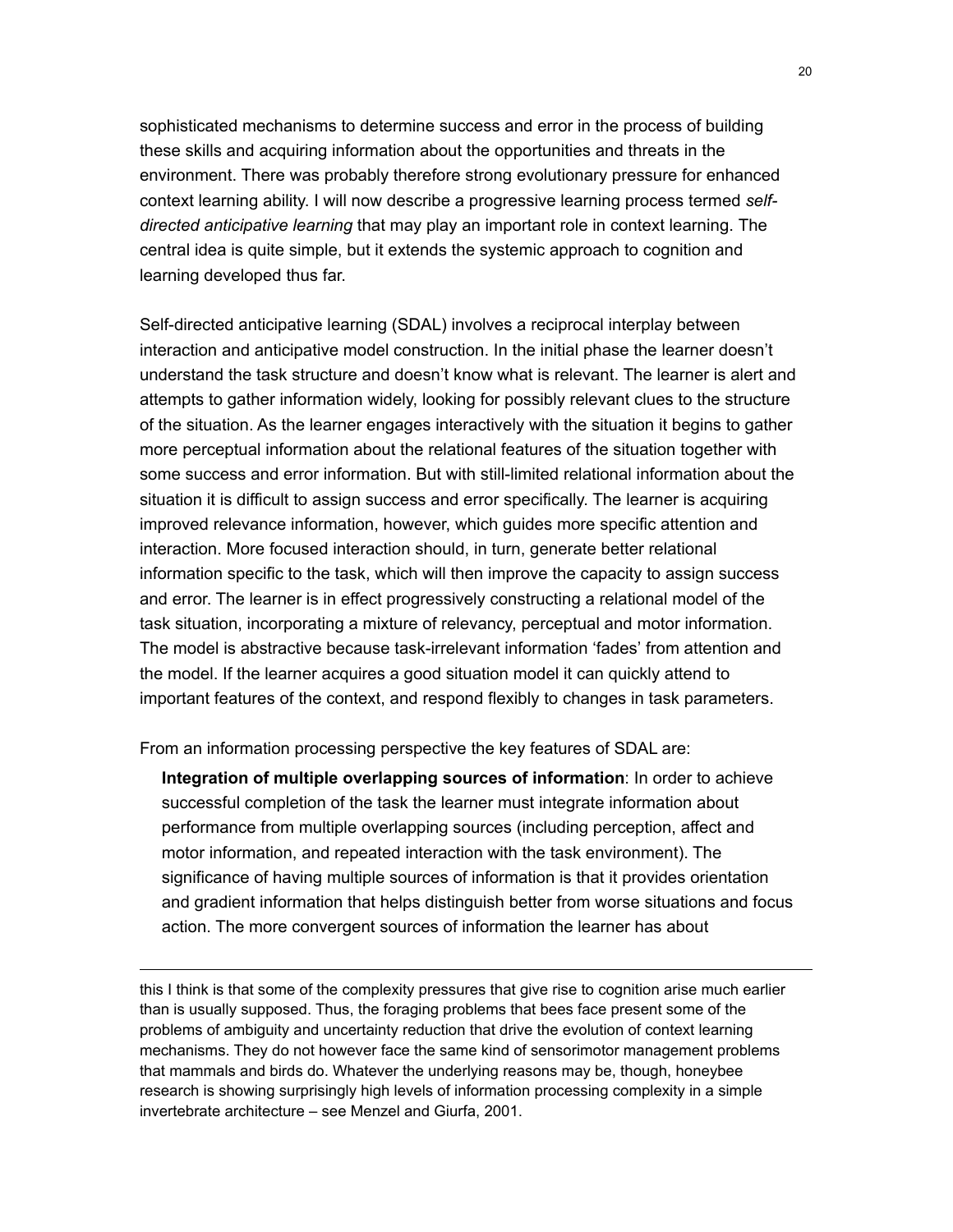performance the more effective its actions can be. At the initial stage of the learning process the sources of information are impoverished, whilst at the concluding stage they have been sufficiently enriched to converge on a solution.

**Improved anticipation and error detection**: As the learner interacts it generates information that allows it to construct anticipative models of the interaction process. This allows the learner to: a) improve its recognition of relevant information, b) perform more focused activity, and c) to evaluate its performance more precisely. Indeed, error itself is a rich source of context-sensitive information that can be used to further refine anticipations.

Rochat et al. (1999) present evidence from human infant development that illustrates at least part of such a process. Infants at 2, 4 and 6 months interacted with an adult female stranger in a 1-minute peekaboo game that was either organised or disorganised. 2 month infants gazed and smiled at the adult equally regardless of how organised the peekaboo game was. However 4- and 6-month old infants smiled more and gazed less in the organised peekaboo condition as compared with the disorganised condition. Rochat et al. interpret this as a progression from diffuse sensitivity to a social partner to an emerging sensitivity to the narrative envelope of social exchange. Below I discuss a perceptual classification task involving feature learning that involves extended interaction between top-down and bottom up processes. Thornton (1999) investigates a learning process very similar to what I am calling SDAL in child conceptual development. She argues that,

 [t]he dynamic interaction between the strategies children bring to the task and the detailed structure of the task in hand acts to redirect the child's attention to new aspects of a problem, opening up the possibility of new discoveries that were not prefigured in the child's original approach.

(Ibid., p.588)

Two cognitive neuroscience models provide further indication of some of the kinds of information processing components that could, in cooperation, generate SDAL-type processes. Dehaene et al. (1998) present a 'global workspace' hypothesis for effortful cognitive tasks. According to this hypothesis difficult tasks provoke the activation of a class of neurons with heavily interconnected long-range axons that are distributed across the brain but are especially common in the prefrontal cortex. These neurons assemble information from all brain regions, allowing it to be processed in an integrative, flexible way. Such a process could serve as the basis for the assembly of contextual information for anticipative learning and for executive guidance in the learning process. Gluck and Meyers (2001) present a model of cortico-hippocampal interaction that views the hippocampus as functioning to compress redundant information and differentiate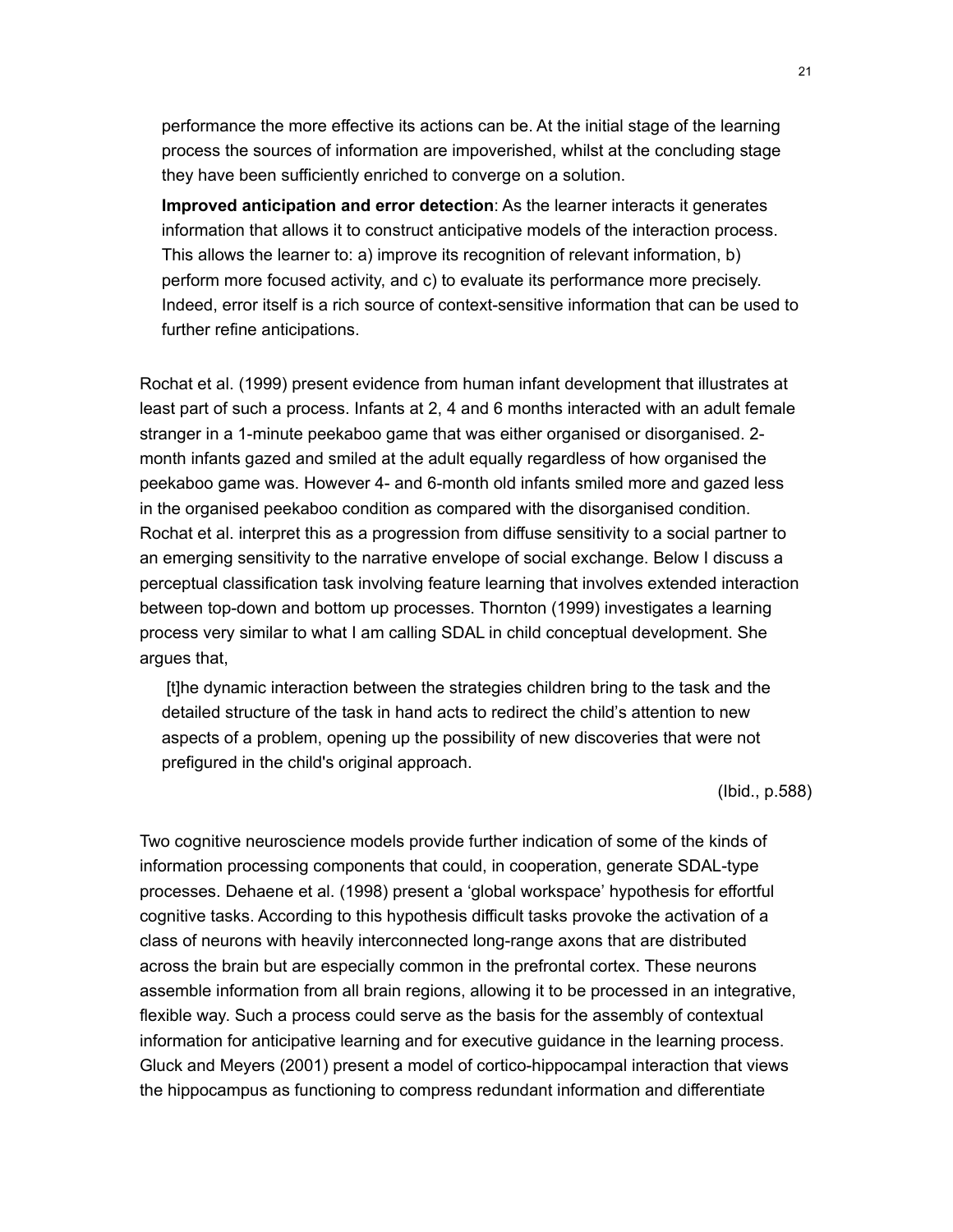predictive information. This processed information is then passed on to the neocortex and cerebellum where it is stored in long term memory.<sup>21</sup> This kind of information processing could serve as the basis for the formation of contextual models, whereby information that is irrelevant or adds no predictive value for the learner comes to be suppressed or ignored, whilst information that is predictive within a context or differentiates between contexts is accentuated. Over time the information that a learner retrieves from long term memory during task performance comes to be increasingly well organised in relation to the important features of the task.

The SDAL model appeals to relatively generic cognitive abilities but is able to explain rapid learning in complex domains. For instance Regier (2003) argues that a similar concept of 'accelerated learning' could explain features of word acquisition that have been thought to require innate domain-specific mechanisms. The characteristics of repeated exposure to the situation coupled with changing attention biases and expectations mean that SDAL may be an important process for extracting situational and cross-situational invariances, and hence for the formation of generalised, 'portable' knowledge.

I have presented evidence that suggests that SDAL occurs in child development, but does it occur in non-human animals? I am not aware of direct evidence for progressive learning with SDAL-characteristics in non-human animals, however it could be playing a role in 'memory network' forms of context learning. An important point to note is that the power of this type of learning process is highly sensitive to quantitative factors such as the ability to assemble context information. Cortex size is likely to be a major limiting factor on this, as indicated by recent accounts of cortical function such as the global workspace model. Other limiting factors include attention, working memory, gross informational capacity of long term memory, and the capacity for organised storage and retrieval of memory. SDAL might therefore form part of the explanation for the common observation that intelligent, flexible behaviour in birds and mammals scales in proportion to brain size. $22$ 

I will now review the key features of self-directedness and bring together the main points from the discussion so far. According to the self-directedness model increasing sensorimotor and behavioural complexity generates integration pressure. This drives the evolution of higher order control processes that serve to coordinate the activity of

 $21$  The model is not incompatible with Eichenbaum's 'memory space' account, and indeed it might explain part of the underlying basis by which the integration across episodes occurs. More generally, it is likely that the hippocampus performs multiple related information processing roles – see e.g. Gluck et al., 2003.

 $22$  I discuss experimental evidence supporting this in the next section.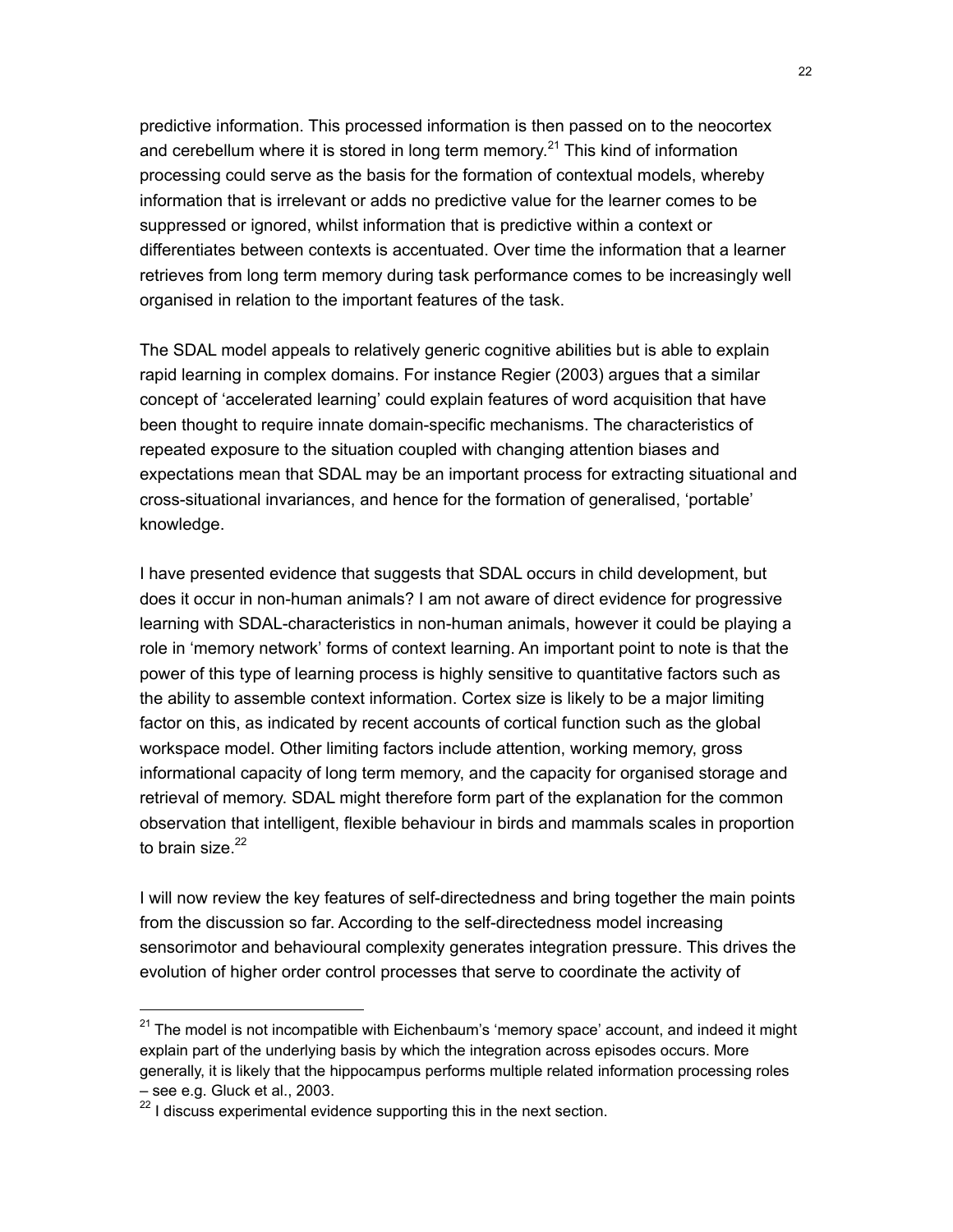multiple systems within the organism and to manage larger scale needs – actions – environmental relations. Two main effects arise:

- Animals become more self-directed, in the sense that they are capable of more complex goal-directed action that integrates opportunities and needs
- The information processing conditions for higher cognition are generated

The second point is probably the most controversial. The predominant view is that there is a qualitative difference between lower and higher cognition, and the most common interpretation of this difference is that higher cognition exhibits linguistic or quasilinguistic representational structure, whereas lower cognition exhibits no structure or at most simple associative structure. Much of the evidence I have presented so far, however, demonstrates that lower cognition exhibits more complex organisation than simple associative learning. The degrees of freedom problem forces a developmental structure to cognition that depends on sophisticated integrative regulation. The credit assignment problem creates a need for internal models and context learning. The 'cognitive map' evidence discussed indicates that mammals, specifically rats, are able to extract stable relational information about context that permits flexible response to changing and novel circumstances. SDAL-type learning processes involving repeated exposure to a problem situation with cumulatively formed expectations and skills may play an important role in the formation of abstracted, 'portable' knowledge.

Three further features are especially noteworthy. Firstly, in both motor control and context learning there is a need for *unitization* – the creation of informational groupings. In motor control the reason is that the continuous, multidimensional dynamics of the motor system must be converted into a form amenable to the performance of articulated action. In context learning there is a need to group together or suppress redundant information, and to differentiate key features within a context and that mark the differences between contexts. Secondly, whereas traditional symbolic approaches to information processing assume the prior existence of fundamental information processing units, in these cases the units are dynamic constructs embedded in integrative processes. Thirdly, whilst unitization helps to generate articulation, it is integration that generates the major information processing characteristics that shape cognition, including success and error localization and abstraction.

## **5 General supportive evidence**

At the broadest level the self-directedness model makes several core claims:

(i) Degree of integrative regulation is the major parameter governing the transition from reactive to intelligent proactive agency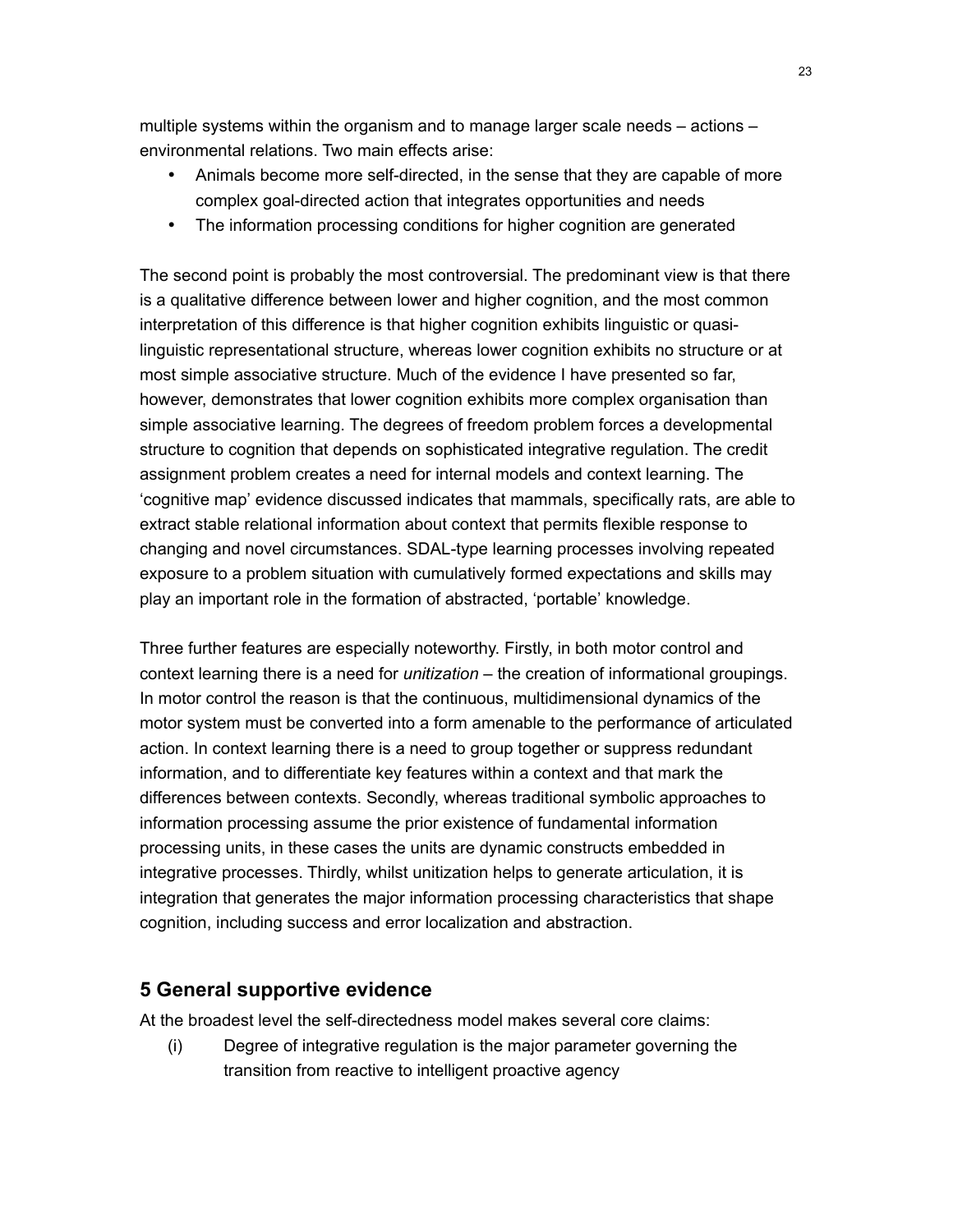(ii) Higher cognition emerges out of the principles of integrative neural sensorimotor control

At this level of generality there are currently three major models for the basis of higher cognition. These are the classical general computational theory of mind, the massive modularity hypothesis, and the hypothesis that language is responsible for higher cognition.<sup>23</sup> All three are variants of symbolic computationalism, with the massive modularity hypothesis fragmenting the computational system into multiple domainspecific modules, and the language hypothesis proposing that natural language is the vehicle for symbolic computation. I will now outline several sources of evidence that support the self-directedness model.

The first is the correlation between brain size and problem solving flexibility.<sup>24</sup> This has been measured by the 'transfer index': an experimental measure of behavioural flexibility devised by Rumbaugh (1970) and applied to diverse primate species. The transfer index is a reversal learning problem (Bitterman, 1960), and is rather like a simple version of the Wisconsin Card Sorting Task used in developmental neuropsychology as a measure of executive function. The animal is first presented with two stimuli and rewarded for choosing one of them. After being trained to one of two levels of competency (67% or 84%) the reward is switched to the other stimulus. 'Transfer' refers to the extent to which learning on the first task affects performance on the second task. 'Negative transfer' occurs where increased training on the first task *decreases* performance on the second task, and is interpreted as difficulty on the part of the animal in inhibiting the previously learned response. 'Positive transfer' is where increased training on the first task *improves* performance on the second task. Rumbaugh interprets this as resulting from the animal conceptualizing the tasks (the problem in each case is choose the currently rewarded response). However it might be put more neutrally as indicating that the animal has extracted contextual information from the first task that helps it perform the second task. This can be as simple as marking the two contexts as different, helping to disambiguate the second task. But it can also involve more complex relational information that picks out similarities between the two tasks. Performance on the transfer

 $\frac{23}{1}$  I do not include social intelligence hypotheses here because they have no direct implications for a theory of cognitive architecture. Insofar as some versions do make architectural claims for a 'metarepresentational' module they are inconsistent with the evidence below.

<sup>&</sup>lt;sup>24</sup> The self-directedness model is similar in many important respects to the 'differentiation and construction' account of the evolution of intelligence presented by Gibson (2002), who also points towards the correlation between brain size and problem solving flexibility. These two accounts may be largely complementary.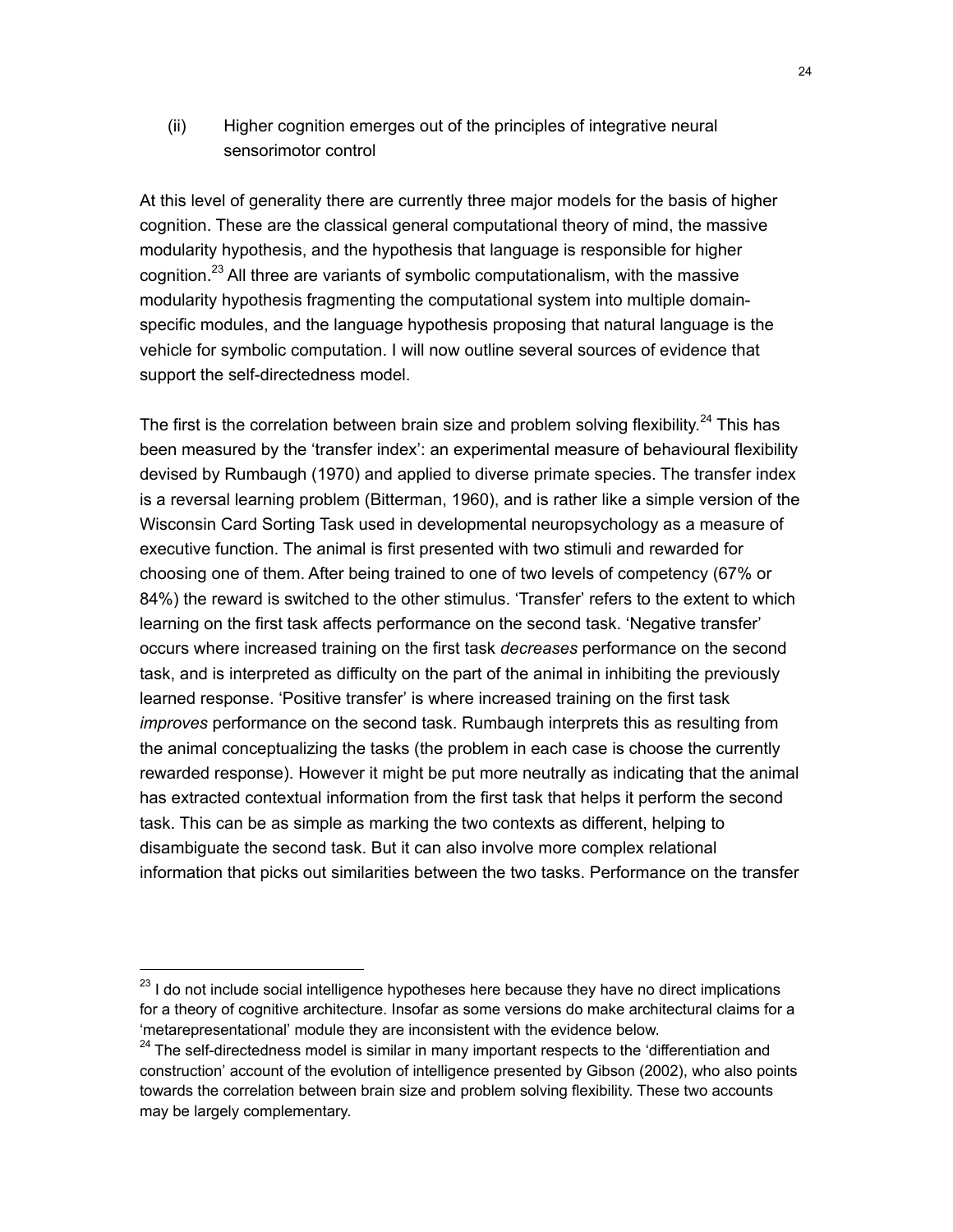index across primate species was found to correlate with absolute brain size (Gibson et al.,  $2001$ ).<sup>25</sup>

A second source of support comes from evidence that 'general intelligence' in humans is a real phenomenon (sometimes referred to as 'factor g' or 'gF'). The performance of an individual across a range of intelligence tasks tends to be strongly correlated: an individual who performs well on one kind of task is likely to perform well on other kinds of tasks. In a review Deary (2001) reports a current consensus for a three-stratum hierarchy model of intelligence ability differences: A general cognitive factor accounts for around 50% of the variance in performance on a broad range of mental tests given to a large sample of the population. There is also a subsidiary set of variance attributed to 'group factors' such as verbal comprehension, spatial cognition, memory and processing speed, and finally some variance is accounted for by very specific mental abilities. This strong correlation across mental abilities is difficult to explain using a 'massive modularity' account of cognitive architecture, and it is not easily accounted for by hypotheses that postulate language processing as the factor responsible for cognitive integration, given that many intelligence tests are specifically designed not to tap into language ability.

On its own factor g might be taken as evidence for the classical general computational theory of mind. However in conjunction with the transfer index evidence for the correlation between intelligence and brain size in primates it more strongly supports the self-directedness model. The general computational theory explains cognitive flexibility in terms of a general symbolic computational architecture, and it has to postulate a major functional discontinuity corresponding to the evolutionary advent of this architecture – Newell's 'Great Move' (Newell, 1990). The self-directedness model on the other hand explains cognitive flexibility as a graded function of neural integration capacity. The quantitative correlation between brain size and flexible intelligence supports the latter hypothesis.

Imaging evidence concerning the neural underpinnings of general intelligence provides more direct support for the connection between neural integration and intelligence. Using positron emission tomography Duncan et al. (2000) show that tasks that are highly correlated with general intelligence produce specific activation in the lateral frontal cortices. At first glance this might seem to conflict with the primate evidence that intelligence correlates with *overall* brain size, however the frontal cortex has been shown to play a general regulative role in cognition, performing executive functions that involve

 <sup>25</sup> Performance did not correlate with the Encephalization Quotient measuring the relationship between brain and body size (Jerison, 1973).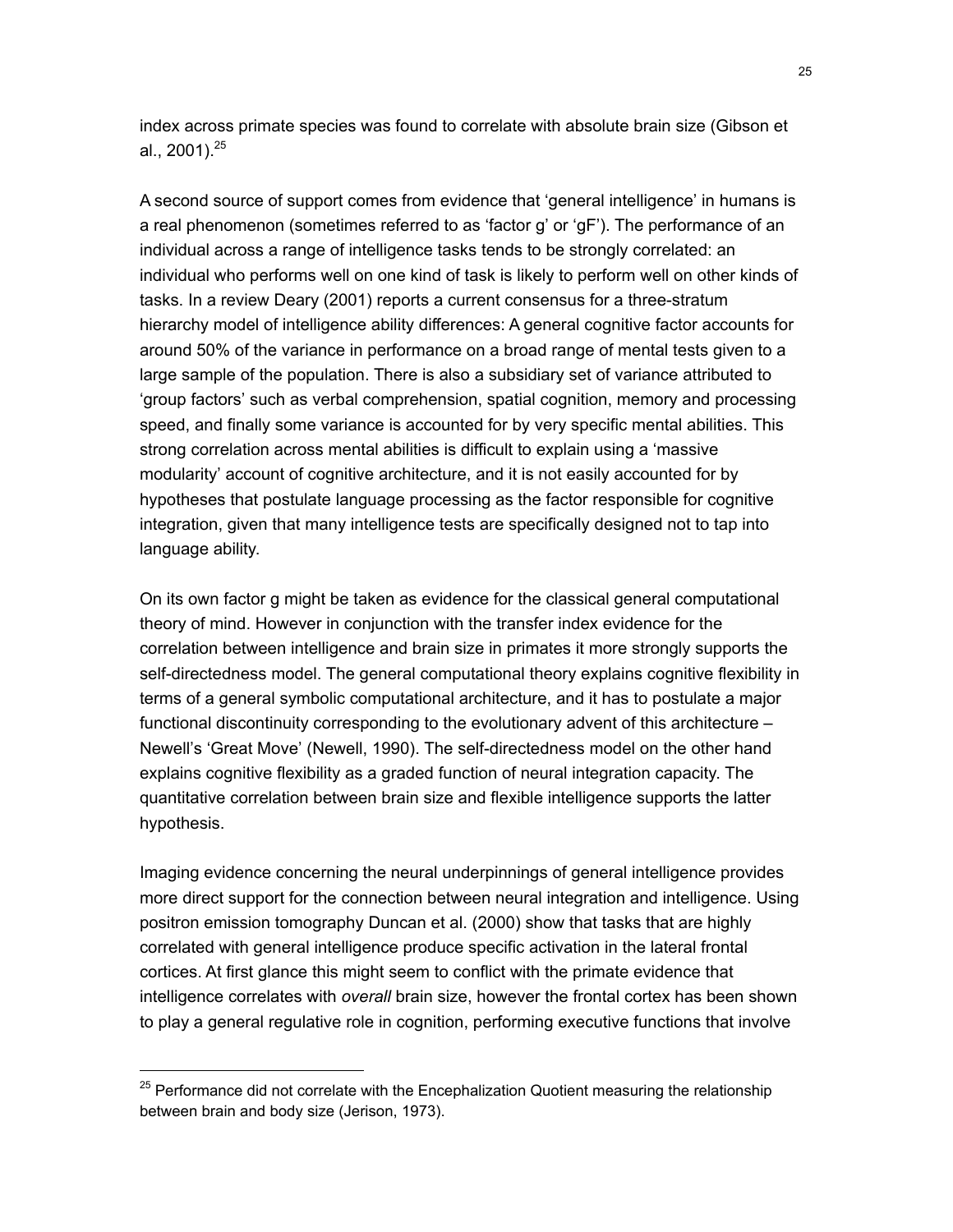the selective inhibition and activation of other brain regions based on current task demands (e.g. Cohen and Servan-Schreiber, 1992; Goldman-Rakic, 1995; Miller, 2000).

Taken together this evidence supports the thesis of the self-directedness model that behavioural flexibility and higher cognition are directly connected to neural integration capacity. The self-directedness model explains the flexibility of intelligence, which the massive modularity hypothesis cannot, and it explains the quantitative connection between brain size and intelligence, which is problematic for the general computational theory and for the language hypothesis.

An important qualification to this should be noted, however. Research by Premack (1983) and Oden, Thompson, & Premack (1988; 1990) suggests that, whilst language trained chimpanzees are able to spontaneously solve higher relational problems, such as matching half an apple with half a glass of milk, chimpanzees without language training do not. In one respect this supports a constructivist picture of cognition, and in discussing the research Thompson (2000, p.382) notes that his own analysis is similar to Clark's (1998) idea that words can act as scaffolds to make particular features of the world more concrete. But these results also suggest that there may be more to higher relational cognition than generic integrative learning. The picture is complicated by the fact that infant chimpanzees are perceptually *sensitive* to such relations, indicating that they have an underlying cognitive ability to discriminate these relationships, but that something further is required before higher relational properties can be used to make judgements. Still, it is very plausible that language has a scaffolding interrelationship with higher cognition in humans, and language provides a powerful external medium for the unitization phenomenon I discussed earlier. It would be a mistake, though, to conclude that higher cognition is *based* on language, and I will now present evidence that the generic processes I have been characterising also play a central role in higher cognition, and that language is far from being the only medium for unitization.

## **6 Specific evidence for integration in higher cognition**

In this section I will briefly present two kinds of evidence showing that the features of low order cognition highlighted by the self-directedness model are also important characteristics of higher cognition. This research questions the traditional emphasis on categorical representations and points to the involvement of much more fluid, integrative processes.

Traditional theories of concept learning assume that learning occurs within a fixed feature space. However research by Schyns et al. (1998) and Goldstone et al. (2000) indicates that although current perceptual feature recognition constrains the concepts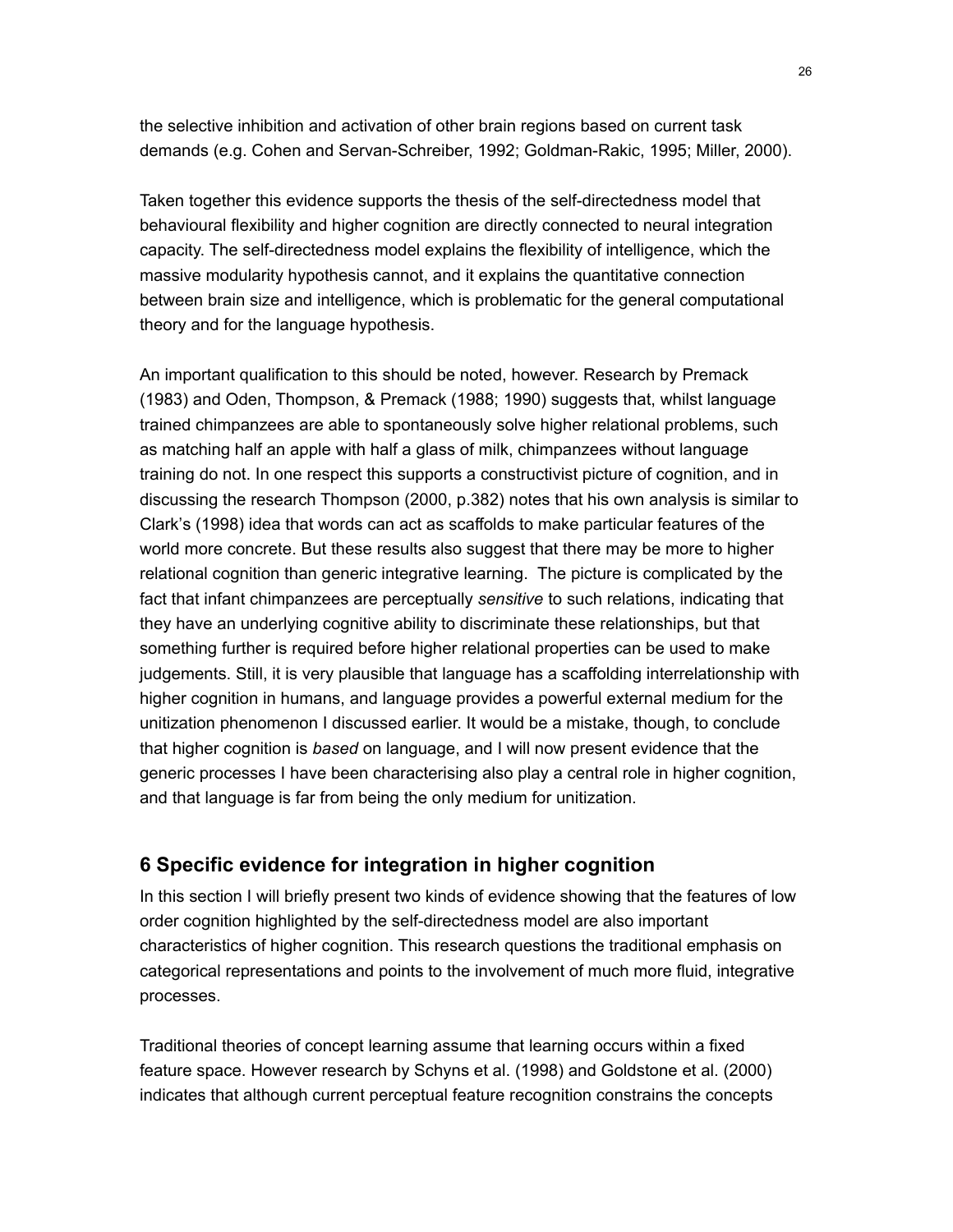that can be acquired, the concepts acquired also influence the learning of features. This suggests that there may be no fixed set of fundamental features. The experiments designed to demonstrate this involve presenting subjects with irregular figures for which there are no obvious component parts. The subjects are taught to classify the figures according to experimenter-determined categories through trial and error: the subjects are not explicitly told the category rules. In the early stages of the learning process the subjects acquire some ability to classify the figures correctly but are not able to consciously identify any basis for classification. They have, however, become sensitized to specific stimulus dimensions of the figures. In later stages classification becomes nearly errorless, though the subjects are still not able to verbally identify the basis for classification. At this point they have (unconsciously) localized the key diagnostic features for classification. These may be particular shape characteristics, or it can involve the unitization<sup>26</sup> of an array of features. In the final stage of the process the subjects are able to verbally identify the diagnostic features, and they 'see' the figures in terms of 'objects' determined by these features. One of the more interesting aspects of the experiments, however, is that different groups of subjects are presented with the same stimulus sets but required to classify them differently. Subjects learn to identify the particular features that are diagnostic for the task they are given and do not 'see' the features that subjects trained on other tasks see.

In a review of concept research Solomon et al. (1999) argue that researchers have greatly overemphasized categorisation and that this has produced a distorted theoretical picture. They argue that concepts serve multiple functions that interact to affect conceptual structure and functioning. They cite a study by Medin et al. (1997) that indicated that landscapers use different conceptual structures when presented with categorisation and reasoning problems. For categorisation the landscapers used goalderived categories based on landscaping, such as shade trees, weed trees, and so on. When asked to make inferences about trees, however, they used a taxonomic scheme based on biological relatedness. In a more recent experiment Shafto and Coley (2003) required undergraduate students and commercial fishermen to sort marine animals into groups. Novices sorted the animals according to similarity of appearance, whilst experts sorted according to a variety of factors, including commercial, ecological and behavioural characteristics. They conclude that, "[e]xpertise appears to involve knowledge of multiple relations among entities and context-sensitive application of those relations" (p. 641).

In an intuitive sense these results are obvious. Of course experts can make finer distinctions and reason more flexibly than novices: they know more. Still, there may be important theoretical implications to be had from them. On a traditional cognitivist

 $26$  As noted earlier, this perceptual learning research is in fact the source for the term.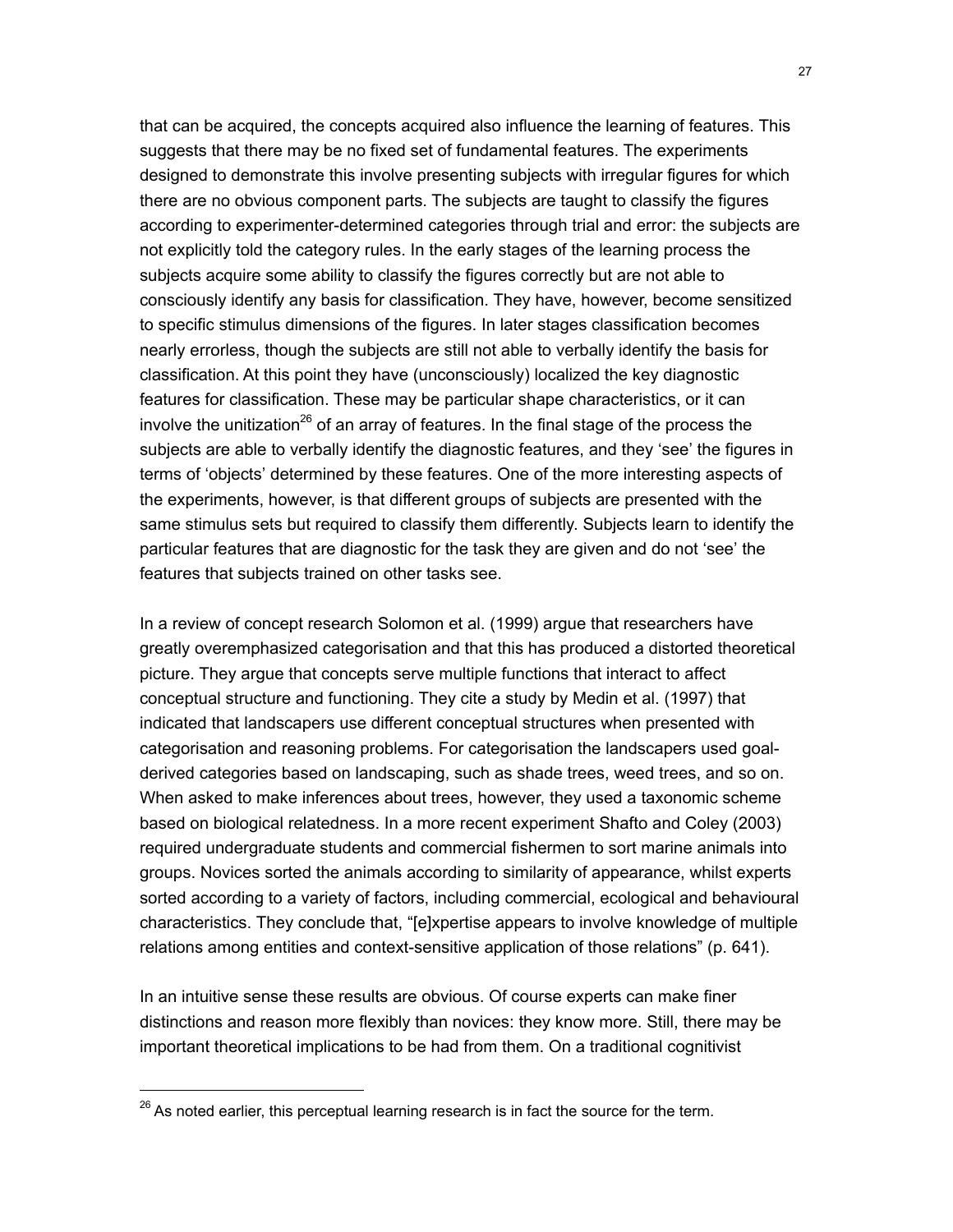account 'knowing more' means more or less just having a larger database. In theory it is supposed to involve higher level knowledge organisation, including input chunking, scripts, frames and so on, but there have never been convincing mechanisms for flexible higher order learning in the cognitivist framework. The account I am developing here, based largely on cognitive neuroscience evidence, points to a significantly different picture of what 'knowing more' involves. Specifically, with respect to neural systems learning involves systemic interactions across multiple brain regions leading to systemwide activity dependent modifications that, in addition to storing information, to some degree refine and tune the cognitive architecture itself. With respect to behaviour there is an unfolding interaction process in which acquired information generates changed behaviour patterns that in turn modifies what is learned, in substantial part by changing the ability to detect relevant information. Thus, perception, memory and executive control exhibit a dynamic interplay between bottom-up and top-down processes. Feature perception, conceptual organisation and executive frontal processes are all reciprocally tuned during context learning to facilitate the flexible assemblage of higher conceptual and strategic information according to situational demands. Experts don't just know more, they see, think and interact differently.

The account I am presenting is clearly not anti-representational and nor does it claim that all the structure that participates in cognition is developmentally constructed. The electrical depolarization properties of neurons and molecular pathways for synaptic and other forms of neural plasticity provide basic mechanisms for information processing. The cell types and major connectivity patterns for neural regions such as the cerebellum or hippocampus are genetically specified. Multiple coordinate systems are required for sensorimotor control and learning. There are many specialised information processing abilities that appear early in human infant development, such as perceptual expectations about the numerical and type identity of objects (Xu and Carey, 1996). This is to be expected on the basis of the arguments I introduced in section 2, because the same complexity management problems that force an extended plastic development also ensure that there must be considerable 'built in' organisation: too much plasticity is unmanageable.

However the account does differ in fundamental ways from standard representational approaches to cognition. It is systemically oriented, treating cognition as structured by multiple neural systems and interaction with the environment. For instance one prominent feature of higher cognition is *information portability*: the ability to store information, transfer it across contexts, and use it in a variety of cognitive processes. In a classical approach this is explained in terms of the properties of symbols, but in the present account a large part of the explanation lies with integrative neural architecture and interactive, abstractive learning processes. This has important advantages. The very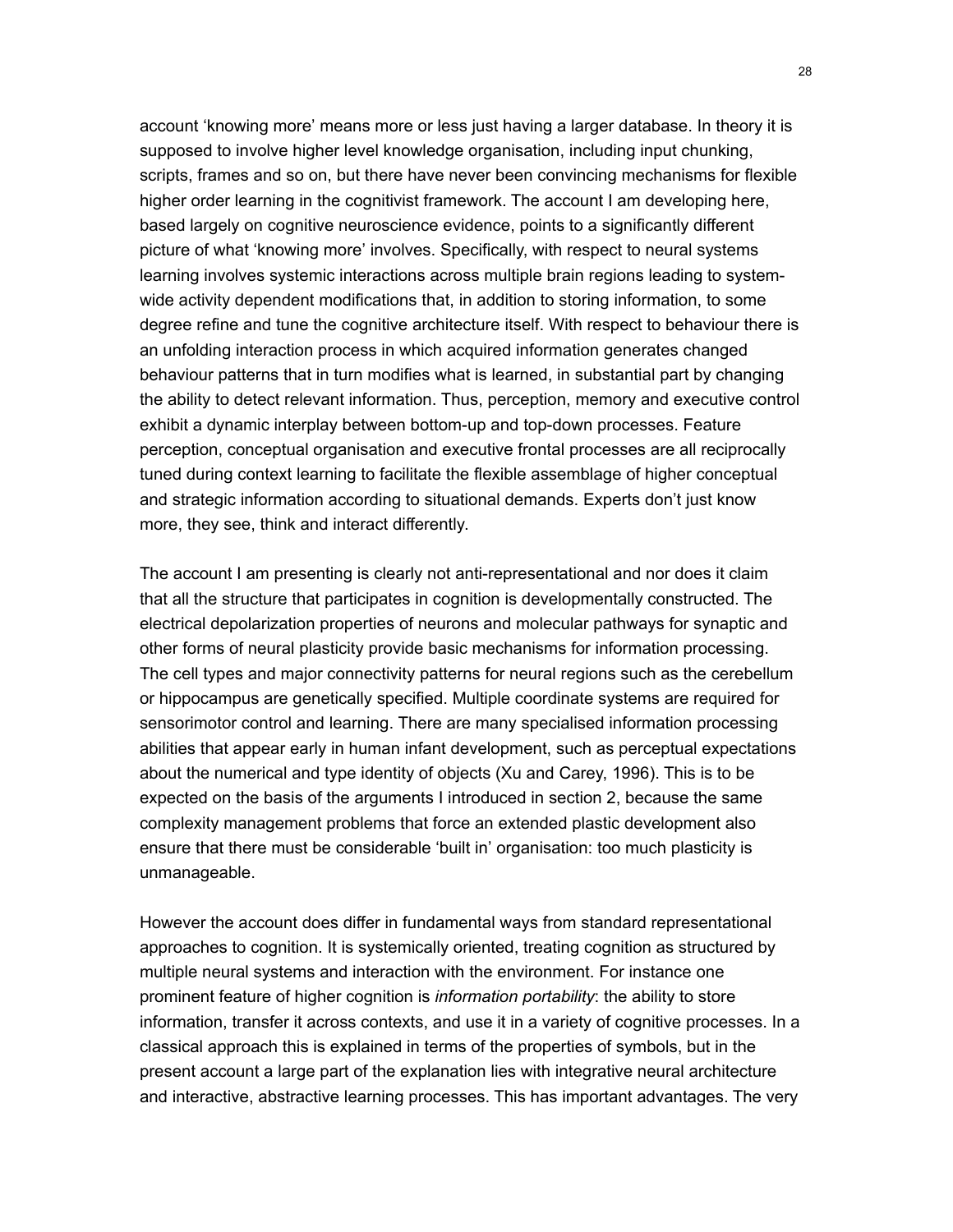plurality of neural systems, and the idiosyncrasy of the information they process, suggests that the articulation of higher cognition is not based on a general coding scheme in the way that a navigation chart might be based on the Mercator projection system. Moreover strict formal symbolic computation is an inflexible form of information processing, highly prone to combinatorial explosion. Indeed, the problem of combinatorial explosion is one of the arguments used to justify the massive modularity hypothesis (e.g. Carruthers 2002, p.705). It can just as easily be used, however, to argue that cognition is not based on symbolic computation at all in the classical sense.

The integrative, constructive approach has the benefit of being able to explain how higher cognition is able to function effectively in complex dynamical domains. As Schyns et al. (1998) observe, traditional feature space theories of concept acquisition face a difficult design choice with respect to the nature of the basic features represented in the space. Choosing low level features increases power in the sense that many more kinds of objects can be represented by the system. However it also increases the search space for object identification and learning, which can result in computational intractability. Choosing high level features can greatly improve speed and tractability, but at the price of representational flexibility. To be functional such systems must necessarily be highly domain specific. Models that incorporate feature learning do not face this trade-off, or at least have a powerful strategy for making it tractable. They can couple initial flexibility with later-acquired specificity that accelerates the learning process. This is another version of the degrees of freedom problem with the same kind of solution.

Dynamical coherence and complexity management are just as much features of higher cognition as they are of lower cognition. Higher cognition often involves the ability to keep track of many factors simultaneously: think of holding a conversation with a good friend who is offering to sell you a car that you may or may not be interested in buying. The same kinds of complexity management strategies involving integrative success and error localization and predictive learning that occur in lower cognition are likely to also play a key role in higher cognition. This has a number of important implications. Higher cognition is not screened off from lower cognition and dynamical interaction; it is deeply entwined with it. It is therefore crucial to understand how cognition is embedded in deeper processes, and also vital that a multidisciplinary approach is pursued. Cowley (this volume) and Ross (this volume) provide very different perspectives on how such a constructivist embedding might be carried out, and both may be providing an important part of the picture.

As a non-specialist it would be foolish to try to make specific proposals about language research. However the general thrust of this account supports an emphasis on the importance of pragmatics in language. It does not necessarily support the hypothesis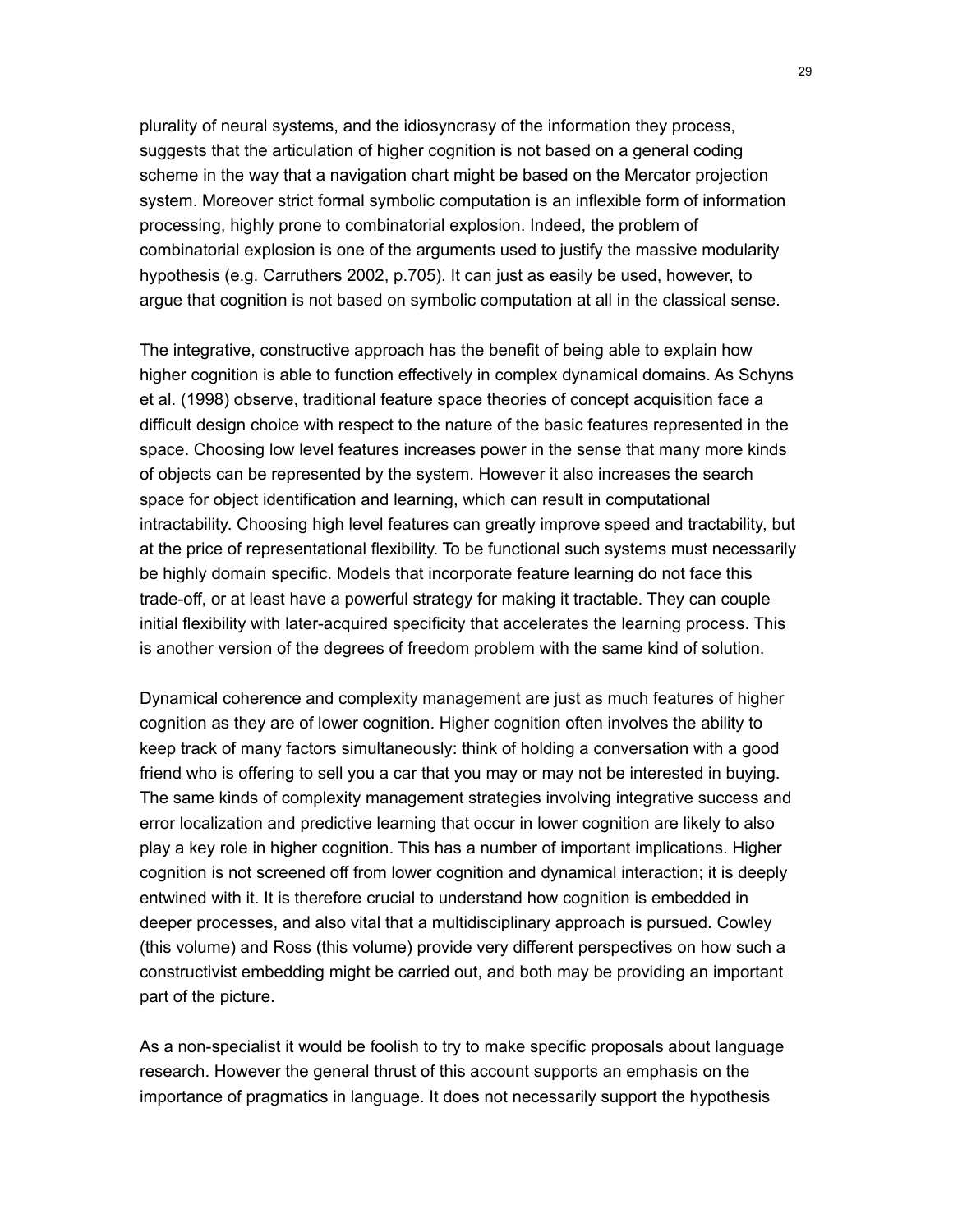that syntax can be fully explained as the developmental outcome of usage constraints, which some formulations of integrationist linguistics appear to suggest. But it does support the view that research on interactive dynamics in language development and use provides a very productive window onto language. It also questions the cognitive significance that is often loaded onto syntax, such as the idea that it is the vehicle for higher relational cognition.<sup>27</sup> Many of the most central features of higher relational cognition cannot be explained by syntax – for example context sensitive lexical retrieval.<sup>28</sup> Palma (this volume) comments that the contextual dynamics of language may be scientifically intractable, and this kind of argument against holistic approaches has a long history.<sup>29</sup> As a general claim this is a risky position, to say the least. One irony is that behaviourists argued that any kind of explanation for behaviour that went beyond stimulus-response relationships was scientifically intractable, and Chomsky (1959) played a decisive role in undermining this idea. Another irony is that cognitive neuroscience is now developing sophisticated methodologies for investigating 'systemslevel' phenomena, and this is providing a great deal of concrete evidence for older ideas concerning the importance of holistic processes in cognition. On the other hand the difficulty of such 'integrationist' research should not be underestimated. Developing workable, productive research paradigms is a formidable problem, not least because the phenomena of interest are not readily captured in highly controlled situations. Interdisciplinary connections can help ameliorate this, however, because convergence between several partial perspectives provides greater confidence and direction than a single perspective alone.

#### **7 Conclusion**

I will conclude by saying more about the connection between this account and situated cognition, since I have said very little directly about the kinds of scaffolding phenomena that situated cognition usually focuses on. To begin with, it is an account systematically based on embodiment, tracing the relationship between increasing sensorimotor complexity and the formation of cognitive properties. Moreover the degrees of freedom problem and the credit assignment problem provide an underlying theoretical rationale for the importance of scaffolding in high as well as low order cognition. It may be that one of the most critical limiting factors in the evolution of cognition is the capacity to regulate plasticity. Basic neurophysiology—the neural toolkit present in all animals—exhibits a rich array of activity-dependent plasticity mechanisms. It is not lack of plasticity that is the problem. Rather, the problem may be guidance mechanisms for

30

 $\overline{\phantom{a}^{27}$  See e.g. Spelke, 2003.

 $^{28}$  See Thompson-Schill et al. (1997) for evidence on the role of the prefrontal cortex in lexical retrieval.

<sup>&</sup>lt;sup>29</sup> See e.g. Wertheimer, 1938.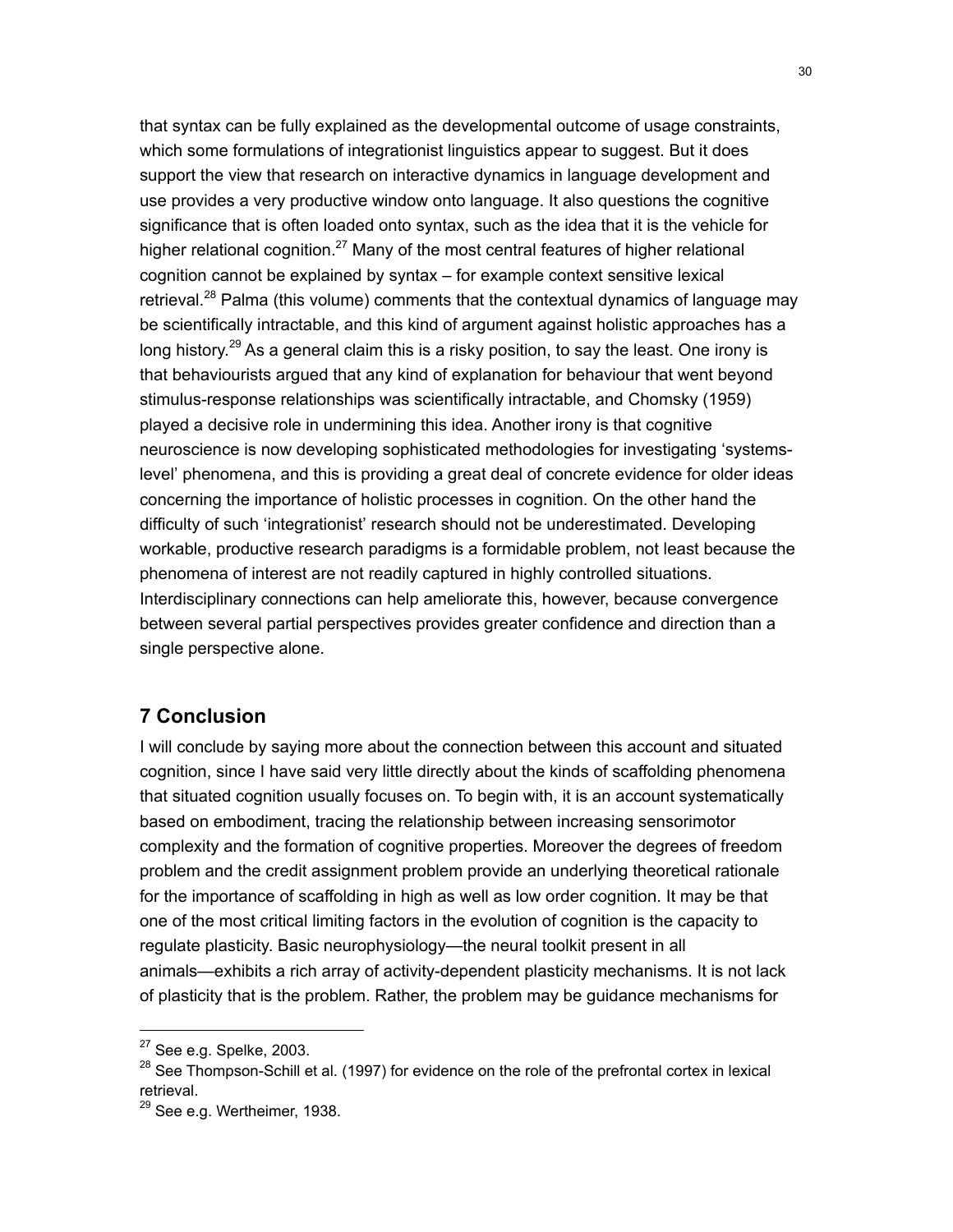extended functional development. An organised environment provides an external scaffold for cognitive development, and it seems likely that increasingly rich parental and social scaffolding was an important factor in making it possible to extend development and open up cognitive plasticity in human evolution. Furthermore the high level of regulated plasticity in the brain helps explain how it is so easy to incorporate environmental organisation into our cognitive practices. For example, the brain makes a distinction between 'far space' (the space beyond reaching distance) and 'near space' (the space within reaching distance). There are different neural systems involved in processing each type of spatial information, and dissociations are possible in which, for example, awareness of 'near space' is lost whilst awareness of 'far space' remains intact. Berti and Frassinetti (2000) show that simply holding a stick causes a remapping of far space to near space. In effect the brain, at least for some purposes, treats the stick as though it were part of the body.

#### **Acknowledgements**

During the period when this paper was written I was a postdoctoral research fellow with the Konrad Lorenz Institute For Evolution and Cognition. A number of people have provided me with helpful comments and I am especially grateful to Luca Tommasi for many suggestions and requests for clarification. I would also like to thank the organisers of *Integrational Linguistics and Distributed Cognition,* Durban 2003, for a very enjoyable conference.

#### **References**

Akitsuki, Y., Sugiura, M., Watanabe, J., Yamashita, K., Y., S., Awata, S., Matsuoka, H., Maeda, Y., Matsue, Y., Fukuda, H. & Kawashima, R., 2003. Context-Dependent Cortical Activation in Response to Financial Reward and Penalty: An Event-Related Fmri Study. Neuroimage 19**,** 1674-85.

Allman, J.M., 1999. Evolving Brains. W. H. Freeman/Scientific American.

Allman, J.M., Hakeem, A., Erwin, J.M., Nimchinsky, E. & Hof, P., 2001. The Anterior Cingulate Cortex: The Evolution of an Interface between Emotion and Cognition. Annals of the New York Academy of Sciences 935**,** 107-117.

Arbib, M., Érdi, P. & Szentagothai, J., 1998. Neural Organization: Structure, Function and Dynamics. MIT Press.

Bartlett, F.C., 1932. Remembering: A Study in Experimental and Social Psychology. Cambridge University Press.

Bavelier, D. & Neville, H.J., 2002. Cross-Modal Plasticity: Where and How? Nature Reviews Neuroscience 3**,** 443-452.

Bechara, A., Damasio, A.R., Damasio, H. & Anderson, S.W., 1994. Insensitivity to Future Consequences Following Damage to Human Prefrontal Cortex. Cognition 50**,** 7-15.

Bechara, A., Damasio, H., Tranel, D. & Damasio, A.R., 1997. Deciding Advantageously before Knowing the Advantageous Strategy. Science 275**,** 1293-1294.

Beer, R.D., 1995. Computational and Dynamical Languages for Autonomous Agents. In: Port, R.F. & Van Gelder, T., Mind as Motion: Explorations in the Dynamics of Cognition. MIT Press, Cambridge, MA.

Beer, R.D., 2000. Dynamical Approaches to Cognitive Science. Trends in Cognitive Sciences 4**,** 91-99.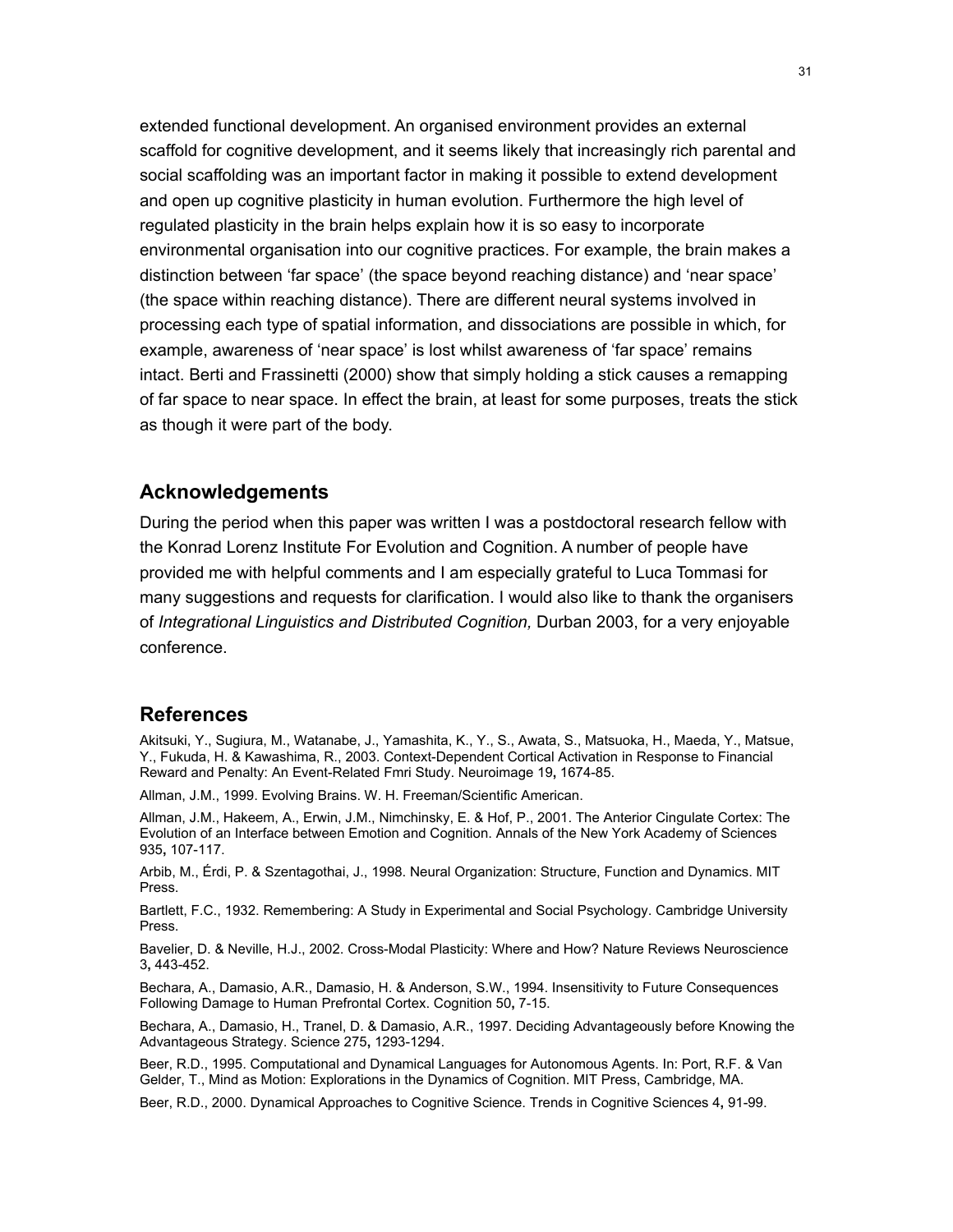Bennett, A.T.D., 1996. Do Animals Have Cognitive Maps? The Journal of Experimental Biology 199**,** 219- 224.

Bennett, C.H., 1985. Dissipation, Information, Computational Complexity and the Definition of Organization. In: Pines, D., Emerging Syntheses in Science. Proceedings of the Founding Workshops of the Santa Fe Institute. Addison West Publishing Company, Redwood City, Calif.

Berardi, N., Pizzorusso, T., Ratto, G.M. & Maffei, L., 2003. Molecular Basis of Plasticity in the Visual Cortex. Trends in Neurosciences 26**,** 369-378.

Berti, A. & Frassinetti, F., 2000. When Far Becomes Near: Remapping of Space by Tool Use. Journal of Cognitive Neuroscience 12**,** 415-420.

Bickhard, M.H., 1992. Scaffolding and Self Scaffolding: Central Aspects of Development. In: Winegar, L.T. & Valsiner, J., Children's Development within Social Contexts: Research and Methodology. Erlbaum, Hillsdale, N.J.

Bickhard, M.H., 1993. Representational Content in Humans and Machines. Journal of Experimental and Theoretical Artificial Intelligence 5**,** 285-333.

Bitterman, M.E., 1960. Toward a Comparative Psychology of Learning. American Psychologist 15**,** 704-712.

Blakemore, S.J., Goodbody, S.J. & Wolpert, D.M., 1998. Predicting the Consequences of Our Own Actions: The Role of Sensorimotor Context Estimation. Journal of Neuroscience 18**,** 7511-7518.

Blodgett, H.C., 1929. The Effect of the Introduction of Reward Upon the Maze Performance of Rats. University of California Publications in Psychology 4.

Bothvinick, M., Nystrom, L.E., Fissell, K., Carter, C.S. & Cohen, J.D., 1999. Conflict Monitoring Versus Selection-for-Action in Anterior Cingulate Cortex. Nature 402**,** 179-181.

Bouton, M. & King, D., 1983. Contextual Control of the Extinction of Conditioned Fear: Tests for the Associative Value of the Context. Journal of Experimental Psychology: Animal Behavior Processes 9**,** 248- 265.

Bowers, J.S. & Davis, C.J., 2004. Is Speech Perception Modular or Interactive? Trends in Cognitive Sciences 8**,** 3-5.

Braitenberg, V., 1984. Vehicles: Experiments in Synthetic Psychology. MIT Press, Cambridge, MA.

Brooks, R.A., 1986. A Robust Layered Control System for a Mobile Robot. IEEE Journal of Robotics and Automation 1**,** 14-23.

Brooks, R.A., 1991. Intelligence without Representation. Artificial Intelligence 47**,** 139-159.

Brooks, R.A., 1997. From Earwigs to Humans. Robotics and Autonomous Systems 20**,** 291-304.

Butts, R.E. ed. 1989. William Whewell: Theory of Scientific Method, Hackett Publishing Company, Indianapolis/Cambridge.

Carruthers, P., 2002. The Cognitive Functions of Language. Behavioral and Brain Sciences 25**,** 657-726.

Chomsky, N., 1959. A Review of Skinner's "Verbal Behavior". Language 35**,** 26-58.

Christensen, W.D. & Hooker, C.A., 2000. An Interactivist-Constructivist Approach to Intelligence: Self-Directed Anticipative Learning. Philosophical Psychology 13**,** 5-45.

Christensen, W.D. & Hooker, C.A., 2002. Self-Directed Agents. In: Mcintosh, J.S., Naturalism, Evolution & Intentionality. University of Calgary Press, Calgary.

Clark, A., 1997. Being There: Putting Brain, Body and World Together Again. MIT Press, Cambridge, MA.

Clark, A., 1998. Magic Words: How Language Augments Human Computation. In: Carruthers, P. & Boucher, J., Language and Thought: Interdisciplinary Themes. Cambridge University Press, New York.

Cohen, J.D. & Servan-Schreiber, D., 1992. Context, Cortex, and Dopamine: A Connectionist Approach to Behavior and Biology in Schizophrenia. Psychological Review 99**,** 45-77.

Cohen, Y.E. & Andersen, R.A., 2002. A Common Reference Frame for Movement Plans in the Posterior Parietal Cortex. Nature Reviews Neuroscience 3**,** 553-562.

Collett, T.S., Fauria, K., Dale, K. & Baron, J., 1997. Places and Patterns - a Study of Context Learning in Honeybees. Journal of Comparative Physiology A 181**,** 343-353.

Collett, T.S. & Kelber, A., 1988. The Retrieval of Visuo-Spatial Memories by Honeybees. Journal of Comparative Physiology A 163**,** 145-150.

Collier, J.D. & Hooker, C.A., 1999. Complexly Organised Dynamical Systems. Open Systems and Information Dynamics 6**,** 241-302.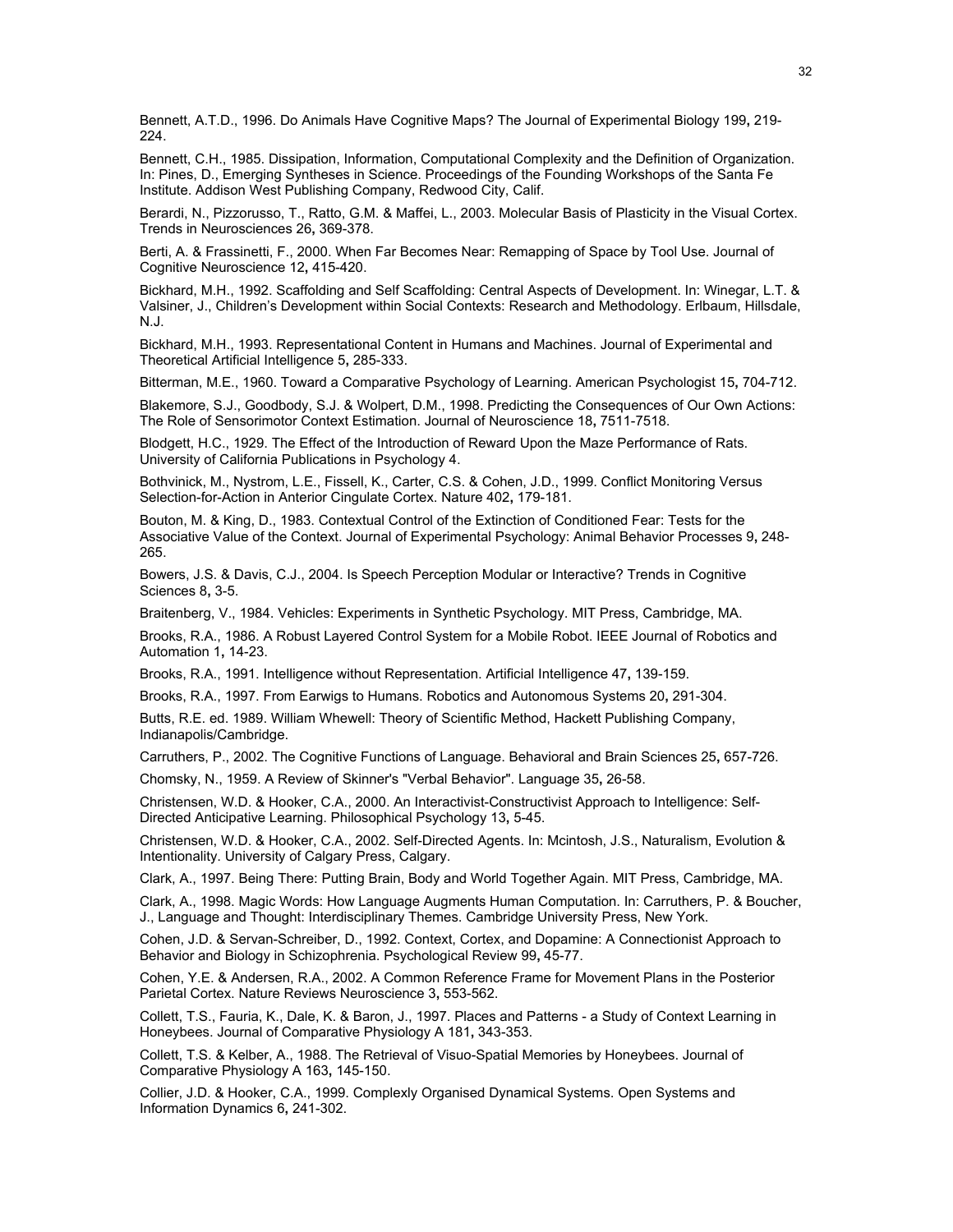Czerwinski, M., Lightfoot, N. & Shiffrin, R.M., 1992. Automatization and Training in Visual Search. American Journal of Psychology 105**,** 271-315.

Damasio, A.R., 1994. Descartes' Error: Emotion, Reason and the Human Brain. Hayrer Collins, New York.

De Gelder, B. & Bertelson, P., 2003. Multisensory Integration, Perception and Ecological Validity. Trends in Cognitive Sciences 7**,** 460-467.

Deary, I.J., 2001. Human Intelligence Differences: Towards a Combined Experimental–Differential Approach. Trends in Cognitive Sciences 5**,** 164-170.

Dehaene, S., Kerszberg, M. & Changeux, J.-P., 1998. A Neuronal Model of a Global Workspace in Effortful Cognitive Tasks. Proc. Natl. Acad. Sci. U. S. A. 95**,** 14529–14534.

Dietrich, E. & Markman, A.B., 2000. Cognitive Dynamics: Computation and Representation Regained. In: Dietrich, E. & Markman, A.B., Cognitive Dynamics: Conceptual and Representational Change in Humans and Machines. Lawrence Erlbaum, Mahwah, NJ.

Dietz, V., 2003. Spinal Cord Pattern Generators for Locomotion. Clinical Neurophysiology 114**,** 1379-1389.

Duncan, J., 2001. An Adaptive Coding Model of Neural Function in Prefrontal Cortex. Nature Reviews Neuroscience 2**,** 820-829.

Duncan, J., Seitz, R.J., Kolodny, J., Bor, D., Herzog, H., Ahmed, A., Newell, F.N. & Emslie, H., 2000. A Neural Basis for General Intelligence. Science 289**,** 457-460.

Dusek, J.A. & Eichenbaum, H., 1997. The Hippocampus and Memory for Orderly Stimulus Relations. Proc. Natl. Acad. Sci. USA 94**,** 7109–7114.

Eichenbaum, H., 2000. A Cortical–Hippocampal System for Declarative Memory. Nature Reviews Neuroscience 1**,** 41-50.

Eichenbaum, H., 2001. The Hippocampus and Declarative Memory: Cognitive Mechanisms and Neural Codes. Behavioural Brain Research 127**,** 199-207.

Eichenbaum, H., Dudchenko, P., Wood, E., Shapiro, M. & Tanila, H., 1999. The Hippocampus, Memory, and Place Cells: Is It Spatial Memory or a Memory Space? Neuron 23**,** 209-226.

Ewing-Cobbs, L., Barnes, M.A. & Fletcher, J.M., 2003. Early Brain Injury in Children: Development and Reorganization of Cognitive Function. Developmental Neuropsychology 24**,** 669-704.

Gallistel, C.R., 1994. Space and Time. In: Mackintosh, N.J., Animal Learning and Cognition. Academic Press, New York.

Gazzaniga, M.S., Ivry, R.B. & Mangun, G.R., 1998. Cognitive Neuroscience: The Biology of the Mind. W. W. Norton & Company, New York.

Gibson, K.R., 2002. Evolution of Human Intelligence: The Roles of Brain Size and Mental Construction. Brain, Behavior, and Evolution 59**,** 10-20.

Gibson, K.R., Rumbaugh, D. & Beran, M., 2001. Bigger Is Better: Primate Brain Size in Relation to Cognition. In: Falk, D. & Gibson, K.R., Evolutionary Anatomy of the Primate Cerebral Cortex. Cambridge University Press, Cambridge.

Giszter, S.F., Moxon, K.A., Rybak, I.A. & Chapin, J.K., 2001. Neurobiological and Neurorobotic Approaches to Control Architectures for a Humanoid Motor System. Robotics and Autonomous Systems 37**,** 219-235.

Gluck, M.A., Meeter, M. & Myers, C.E., 2003. Computational Models of the Hippocampal Region: Linking Incremental Learning and Episodic Memory. Trends in Cognitive Sciences 7**,** 269-276.

Gluck, M.A. & Myers, C.E., 2001. Gateway to Memory: An Introduction to Neural Network Models of the Hippocampus and Learning. MIT Press, Cambridge, MA.

Goldman-Rakic, P.S., 1995. Architecture of the Prefrontal Cortex and the Central Executive. In: Grafman, J., Holyoak, K.J. & Boller, F., Structure and Functions of the Human Prefrontal Cortex. The New York Academy of Sciences, New York.

Goldstone, R.L., Steyvers, M., Smith, J.S. & Kersten, A., 2000. Interactions between Perceptual and Conceptual Learning. In: Dietrich, E. & Markman, A.B., Cognitive Dynamics: Conceptual and Representational Change in Humans and Machines. Lawrence Erlbaum, Mahweh, NJ.

Greene, A.J., Spellman, B.A., Dusek, J.A., Eichenbaum, H.B. & Levy, W.B., 2001. Relational Learning with and without Awareness: Transitive Inference Using Nonverbal Stimuli in Humans. Memory & Cognition 29**,** 893-902.

Grush, R., 1997. The Architecture of Representation. Philosophical Psychology 10**,** 5-24.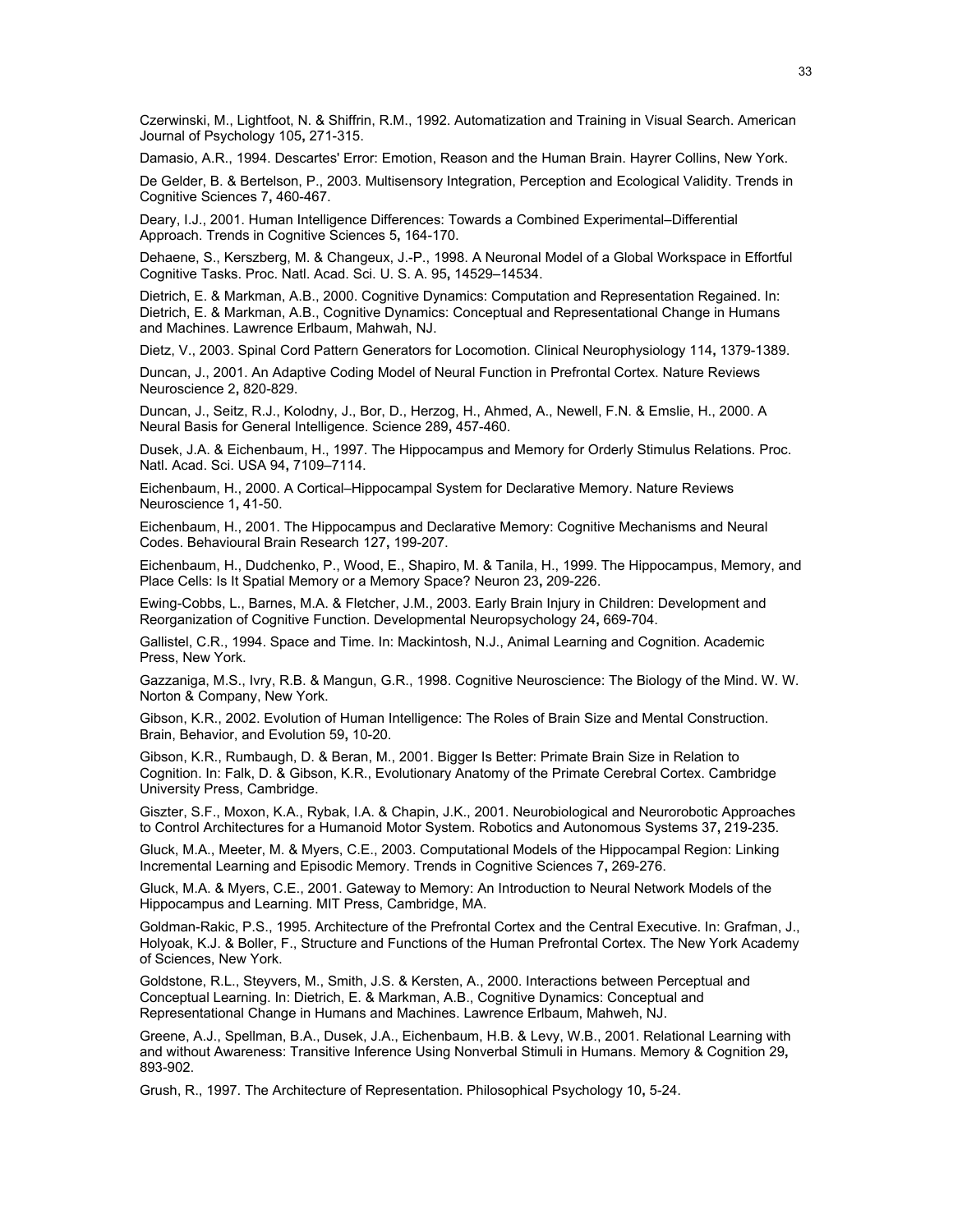Hendriks-Jansen, H., 1996. Catching Ourselves in the Act: Situated Activity, Interactive Emergence, Evolution and Human Thought. MIT Press, Cambridge, MA.

Hoshi, E. & Tanji, J., 2000. Integration of Target and Body-Part Information in the Premotor Cortex When Planning Action. Nature 408**,** 466-470.

Hsieh, L., Gandour, J., Wong, D. & Hutchins, G.D., 2001. Functional Heterogeneity of Inferior Frontal Gyrus Is Shaped by Linguistic Experience. Brain and Language 76**,** 227-252.

Hutchins, E., 1995. How a Cockpit Remembers Its Speeds. Cognitive Science 19**,** 265-288.

Ivanchenko, V. & Jacobs, R.A., 2003. A Developmental Approach Aids Motor Learning. Neural Computation 15**,** 2051-2065.

James, W., 1890. The Principles of Psychology. Holt, New York.

James, W., 1997. What Pragmatism Means. In: Menand, L., Pragmatism - a Reader. Random House, New York.

Jerison, H.J., 1973. Evolution of the Brain and Intelligence. Academic Press, New York.

Johansson, R.S., 1998. Sensory Input and Control of Grip. Novartis Found Symp 218**,** 45-59; discussion 59- 63.

Karmiloff-Smith, A., 1992. Beyond Modularity: A Developmental Perspective on Cognitive Science. MIT Press.

Karmiloff-Smith, A., 1998. Development Itself Is the Key to Understanding Developmental Disorders. Trends in Cognitive Sciences 2**,** 389-98.

Kirsh, D., 1991. Today the Earwig, Tomorrow Man. Artificial Intelligence 47**,** 161-184.

Knudsen, E.I., 2002. Instructed Learning in the Auditory Localization Pathway of the Barn Owl. Nature 417**,** 322-328.

Krubitzer, L. & Kahn, D.M., 2003. Nature Versus Nurture Revisited: An Old Idea with a New Twist. Progress in Neurobiology 70**,** 33-52.

Loeb, E.P., Giszter, S.F., Saltiel, P., Mussa-Ivaldi, F.A. & Bizzi, E., 2000. Output Units of Motor Behavior: An Experimental and Modeling Study. Journal of Cognitive Neuroscience 12**,** 78-97.

Markman, A.B. & Dietrich, E., 2000. Extending the Classical View of Representation. Trends in Cognitive Sciences 4**,** 470-475.

Medin, D.L., Lynch, E.B., Coley, J.D. & Atran, S., 1997. Categorization and Reasoning among Tree Experts: Do All Roads Lead to Rome? Cognitive Psychology 32**,** 49-96.

Menzel, R. & Giurfa, M., 2001. Cognitive Architecture of a Minibrain: The Honeybee. Trends in Cognitive Sciences 5**,** 62-71.

Miller, E.K., 2000. The Prefrontal Cortex and Cognitive Control. Nature Reviews Neuroscience 1**,** 59-65.

Montague, P.R. & Sejnowski, T.J., 1994. The Predictive Brain: Temporal Coincidence and Temporal Order in Synaptic Learning Mechanisms. Learning & Memory 1**,** 1-33.

Münte, Thomas F., Altenmüller, E. & Jäncke, L., 2002. The Musician's Brain as a Model of Neuroplasticity. Nature Reviews Neuroscience 3**,** 473-478.

Neisser, U., 1997. The Ecological Study of Memory. Philosophical Transactions of the The Royal Society of London B: Biological Sciences 352**,** 1697-1701.

Newell, A., 1990. Unified Theories of Cognition. Harvard University Press.

O'keefe, J. & Nadel, L., 1978. The Hippocampus as a Cognitive Map. Oxford University Press, Oxford.

Oden, D.L., Thompson, R.K.R. & Premack, D., 1988. Spontaneous Transfer of Matching by Infant Chimpanzees (Pan Troglodytes). Journal of Experimental Psychology: Animal Behavior Processes 14**,** 140- 145.

Oden, D.L., Thompson, R.K.R. & Premack, D., 1990. Infant Chimpanzees (Pan Troglodytes) Spontaneously Perceive Both Concrete and Abstract Same/Different Relations. Child Development 61**,** 621-631.

Pearce, J.M. & Bouton, M.E., 2001. Theories of Associative Learning in Animals. Annual Review of Psychology 52**,** 111-139.

Pfeifer, R. & Scheier, C., 1999. Understanding Intelligence. MIT Press, Cambridge, MA.

Premack, D., 1983. The Codes of Man and Beast. The Behavioral and Brain Sciences 6**,** 125-137.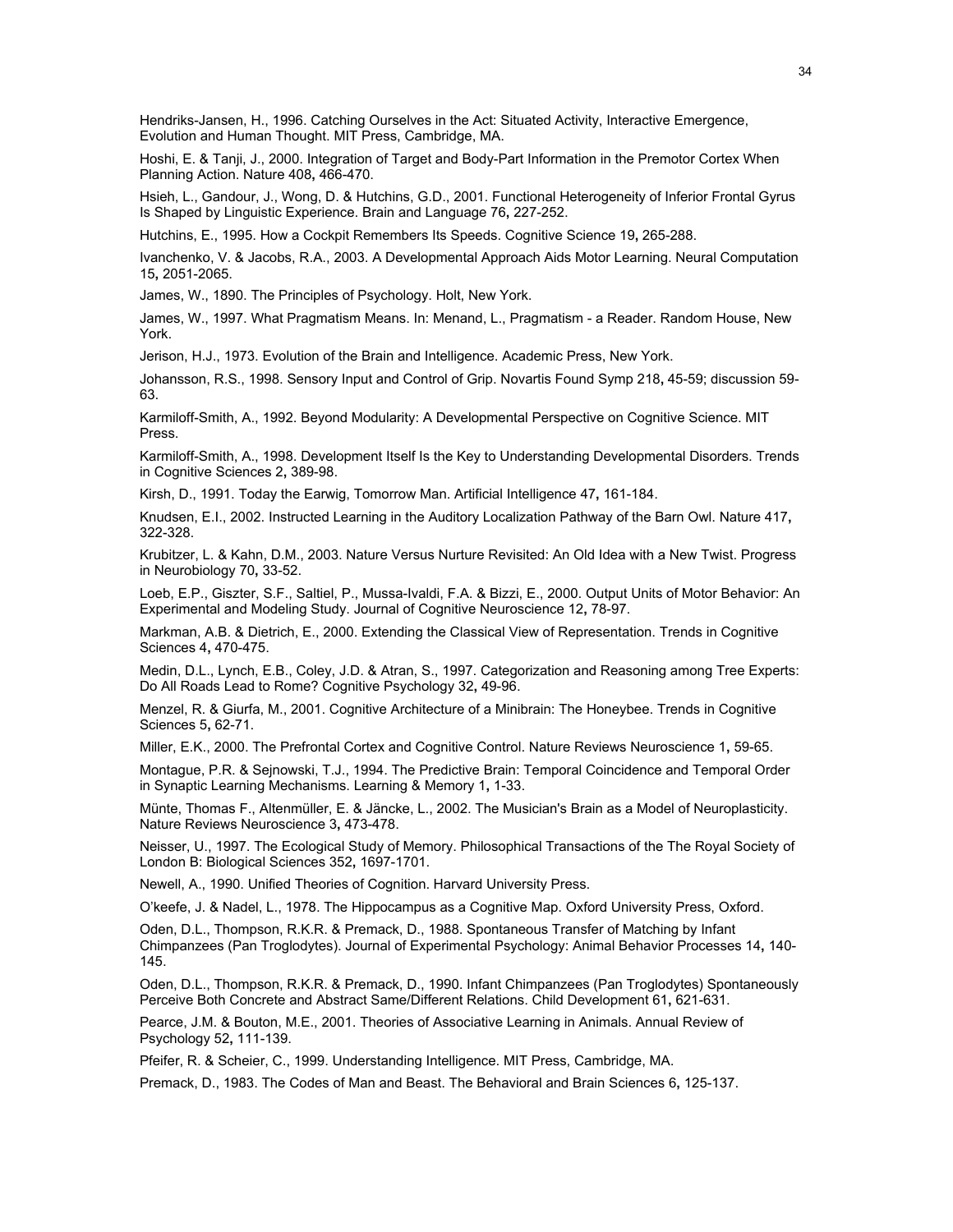Prinz, J. & Barsalou, L.W., 2000. Steering a Course for Embodied Representation. In: Dietrich, E. & Markman, A.B., Cognitive Dynamics: Conceptual and Representational Change in Humans and Machines. Lawrence Erlbaum, Mahwah, NJ.

Quartz, S.R. & Sejnowski, T.J., 1997. The Neural Basis of Cognitive Development: A Constructivist Manifesto. Behavioural and Brain Sciences 20**,** 537-596.

Regier, T., 2003. Emergent Constraints on Word-Learning: A Computational Perspective. Trends in Cognitive Sciences 7**,** 263-268.

Rizzolatti, G. & Arbib, M., 1998. Language within Our Grasp. Trends in Neuroscience 21**,** 188-94.

Rochat, P., Querido, J.G. & Striano, T., 1999. Emerging Sensitivity to the Timing and Structure of Protoconversation in Early Infancy. Developmental Psychology 35**,** 950-7.

Rolls, E.T., 2000. The Orbitofrontal Cortex and Reward. Cerebral Cortex 10**,** 284-294.

Rosenzweig, M.R., 2003. Effects of Differential Experience on the Brain and Behavior. Developmental Neuropsychology 24**,** 523-40.

Rumbaugh, D.M., 1970. Learning Skills of Anthropoids. In: Rosenblum, L., Primate Behavior: Developments in Field and Laboratory Research. Academic Press, New York.

Schultz, W., 2000. Multiple Reward Signals in the Brain. Nature Reviews Neuroscience 1**,** 199-207.

Schultz, W., Dayan, P. & Montague, P.R., 1997. A Neural Substrate of Prediction and Reward. Science 275**,** 1593-9.

Schyns, P.G., Goldstone, R.L. & Thibaut, J.-P., 1998. The Development of Features in Object Concepts. Behavioral and Brain Sciences 21**,** 1-54.

Shafto, P. & Coley, J.D., 2003. Development of Categorization and Reasoning in the Natural World: Novices to Experts, Naive Similarity to Ecological Knowledge. J Exp Psychol Learn Mem Cogn 29**,** 641-9.

Sieg, W., 1999. Formal Systems, Properties Of. In: Wilson, R.A. & Keil, F., The Mit Encyclopedia of the Cognitive Sciences. Bradford Books.

Smith, L.V. & Thelen, E. (eds., 1993. A Dynamics Systems Approach to the Development of Cognition and Action, Bradford Books, Cambridge, MA.

Solomon, K.O., Medin, D.L. & Lynch, E., 1999. Concepts Do More Than Categorize. Trends in Cognitive Sciences 3**,** 99-105.

Spelke, E., 2003. What Makes Us Smart? Core Knowledge and Natural Language. In: Gentner, D. & Goldin-Meadow, S., Language in Mind: Advances in the Study of Language and Thought. Bradford Books/MIT Press, Cambridge, MA.

Sterelny, K., 2003. Thought in a Hostile World. Blackwell Publishing.

Stiles, J., 2000. Neural Plasticity and Cognitive Development. Developmental Neuropsychology 18**,** 237-272.

Suri, R.E., Bargas, J. & Arbib, M.A., 2001. Modeling Functions of Striatal Dopamine Modulation in Learning and Planning. Neuroscience 103**,** 65-85.

Thompson, R.K.R. & Oden, D.L., 2000. Categorical Perception and Conceptual Judgments by Nonhuman Primates: The Paleological Monkey and the Analogical Ape. Cognitive Science 24**,** 363-396.

Thompson-Schill, S.L., D'esposito, M., Aguirre, G.K. & Farah, M.J., 1997. Role of Left Inferior Prefrontal Cortex in Retrieval of Semantic Knowledge: A Reevaluation. PNAS 94**,** 14792-14797.

Thornton, S., 1999. Creating the Conditions for Cognitive Change: The Interaction between Task Structures and Specific Strategies. Child Development 70**,** 588-603.

Tolman, E.C., 1932/1951. Purposive Behavior in Animals and Men. University of California Press, Berkeley, CA.

Tolman, E.C., 1948. Cognitive Maps in Rats and Men. The Psychological Review 55**,** 189-208.

Tolman, E.C. & Honzik, C., 1930. Introduction and Removal of Reward, and Maze Performance in Rats. University of California Publications in Psychology 4**,** 257-275.

Tononi, G. & Edelman, G.M., 1998. Consciousness and Complexity. Science 282**,** 1846-1851.

Tononi, G., Edelman, G.M. & Sporns, O., 1998. Complexity and Coherency: Integrating Information in the Brain. Trends in Cognitive Sciences 2**,** 474-484.

Turken, A.U. & Swick, D., 1999. Response Selection in the Human Anterior Cingulate Cortex. Nature Neuroscience 2**,** 920–924.